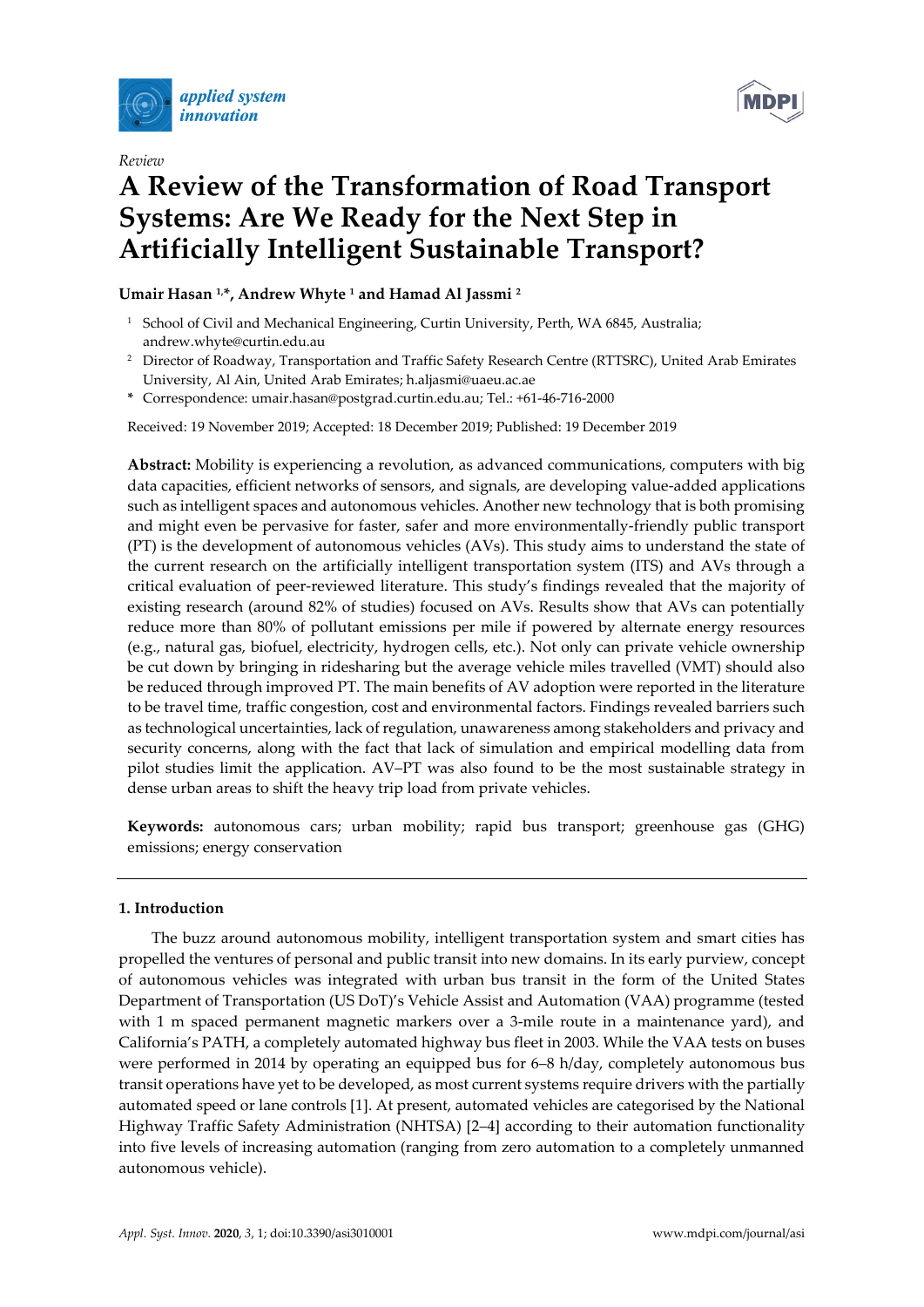For example, the VAA programme demonstrated a Level 2 in the US state of Oregon, that is, precision docking and lane adherence by the steering automation, while with the manned braking and throttling of on-transit bus. Figure 1, prepared after Liu [5], covers the state of research on the autonomous transportations systems in urban areas around the world based upon the vehicular size, capacity and operational features.



**Figure 1.** Mode classification of autonomous urban transportation (based on Liu [5]).

On the note of autonomous buses, CityMobil2 is an innovative PT project, tested at the University La Sapienza in Rome to investigate the feasibility of autonomous public transit by studying the shared and on-demand mobility on an automated guideway transit, road user interactions and bus user experiences, where a considerably positive outlook from the public (See Section 2.3) was observed. Automated guideway transit was defined by Liu [6] and Liu et al. [1] as a mode of urban transportation where dedicated tracks are used for the operation of completely autonomous vehicles. In the case of autonomous personal transportation, companies such as Volvo and Nissan have expressed interest in commercially marketing autonomous vehicles by the year 2020 [7,8]. While according to Google co-founder Sergey Brin, autonomous vehicles may be a reality on U.S roads within the next five years [9] or so. Researchers such as Wang [10] and Fagnant and Kockelman [11] proposed that the operation of autonomous personal cars may result in safer and less congested travel. As already evidenced by the increased fuel savings, roadway capacity, accident aversion and lower emissions are now due to the introduction of some level of automation (e.g., assisted parking and adaptive cruise control) in newer cars. Apart from fully automated cars such as Massachusetts Institute of Technology (MIT)'s fully autonomous Land Rover LR3 Talos [12], shared autonomous vehicles (SAVs) have also been researched as an extension of the emerging e-hail or carsharing [13]. Fagnant and Kockelman [14] simulated the behaviour of these SAVs and observed that technological barriers of completely operational and affordable autonomous vehicles, as well as regulations regarding commercial automated taxi service licensing, are still to be drafted.

In the domain of on-demand mobility, Tang et al. [15] have respectively expressed the ability of an overall ITS in improving user behaviour, air quality, travel time, productivity and safety, propelled by revolutions in the fields of electronics, robotics, information technology and cybernetics. Due to logical and temporal constraints, accurate recognition and distinction between objects and humans on a roadway are most critical for autonomous vehicles on urban roads, followed by complex manoeuvre, blocked routes, congested traffic operations and obeying traffic rules [16], as well as the overall sustainability of commissioning AVs from public investments.

The purpose of the current paper is to perform a critical review of peer-reviewed research in the field of vehicular automation, so as to map the status of autonomous urban transportation, and specifically to ask the question of how driverless vehicles are changing the way we think of artificially intelligent transportation systems.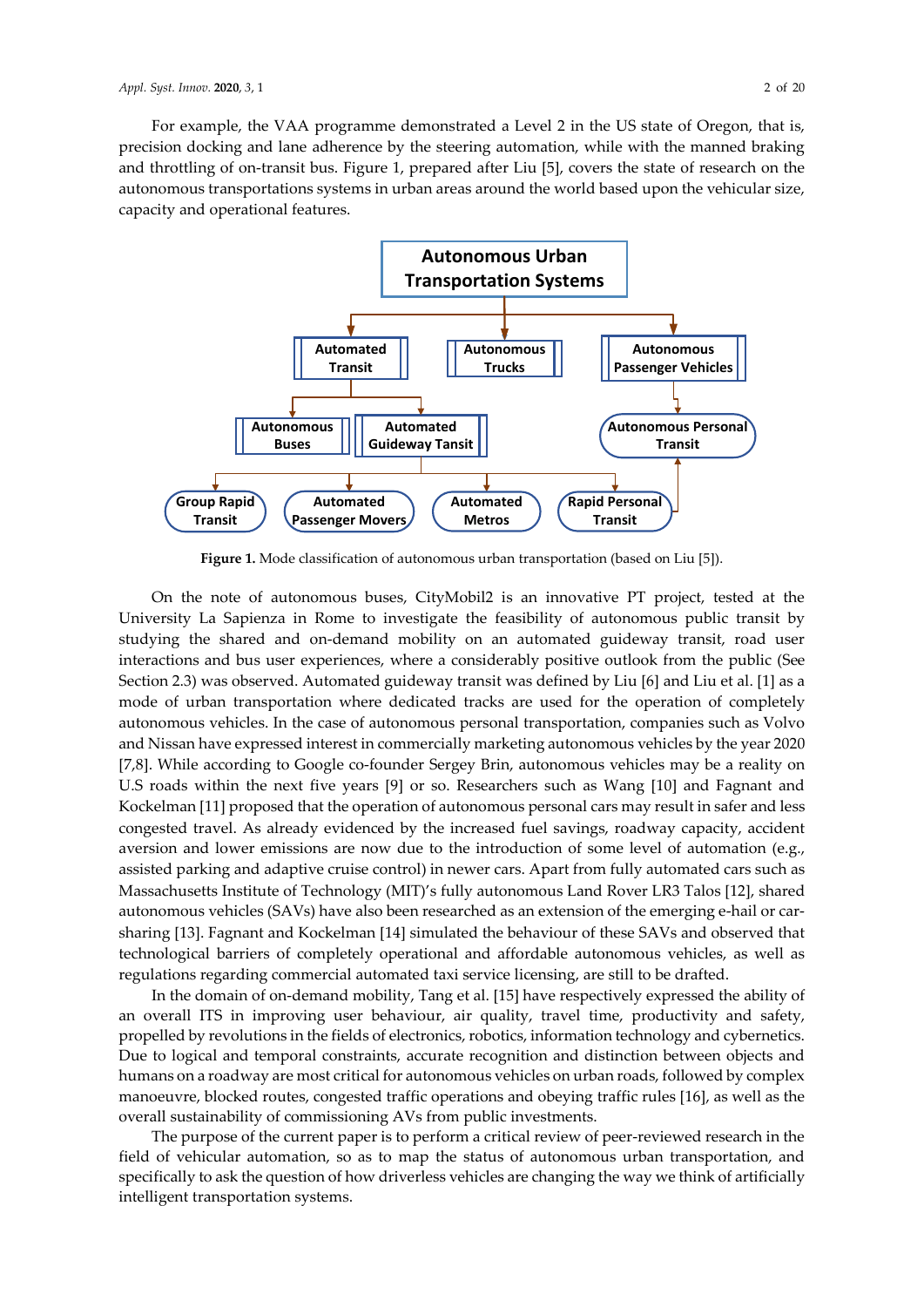The question of the smart cities of the future and technological transformation of urban roadway systems is also closely linked with the triple-bottom-line sustainability approach: cost, environment and social interactions [17]. This current study is intended to serve as a platform for a pilot study on the exploration of artificially intelligent sustainable urban transport with the city of Abu Dhabi as a case study. Our keywords: autonomous cars, sustainable transport, smart cities, intelligent urban transportation and ITS, were entered, and the 22 primary and 79 supplementary studies returned from Google Scholar and ScienceDirect were analysed, and are described in the following sections.

#### **2. Dimensions of Artificially Intelligent Transport Systems**

This section discusses the primary dimensions of artificially intelligent transport systems (Figure 2) across the existing literature, as: on-demand mobility, shared autonomous vehicles, autonomous public bus transport, lane control and vehicular guidance systems. The benefits of smart technologies and artificially intelligent transport systems for travel time reduction and easing congestions, along with incident management, are also discussed in this section. A general finding was that the majority of existing studies on the performance evaluation of such systems largely focused on programming and technological aspects, public law and transport law and profit generation. Although demand management was also extensively studied in recent literature, little attention is paid to the long-term impact of implementing artificially intelligent transport systems and the resulting travel pattern variations, particularly in the context of sustainability performance evaluations.



**Figure 2.** Dimensions of a connected artificially intelligent transport system: on-demand mobility, smart city-spaces, users, PT and vehicle guidance systems.

#### *2.1. On-Demand Mobility Solutions*

The advances in on-demand mobility have increased their popularity before the introduction of automation (e.g., Uber, Lyft, Hailo etc.). These programmes have been aimed at replacement of private automobile trips from vehicle ownership to a rental service that is run on-demand. Fagnant and Kockelman [14] have commented on the increasing popularity of these services, for example, the users in the United States double every year or two.

Greenblatt and Shaheen [13], in their study reviewing automated, on-demand mobility and the associated environmental impacts, found that around eighty percent or more greenhouse gas (GHG)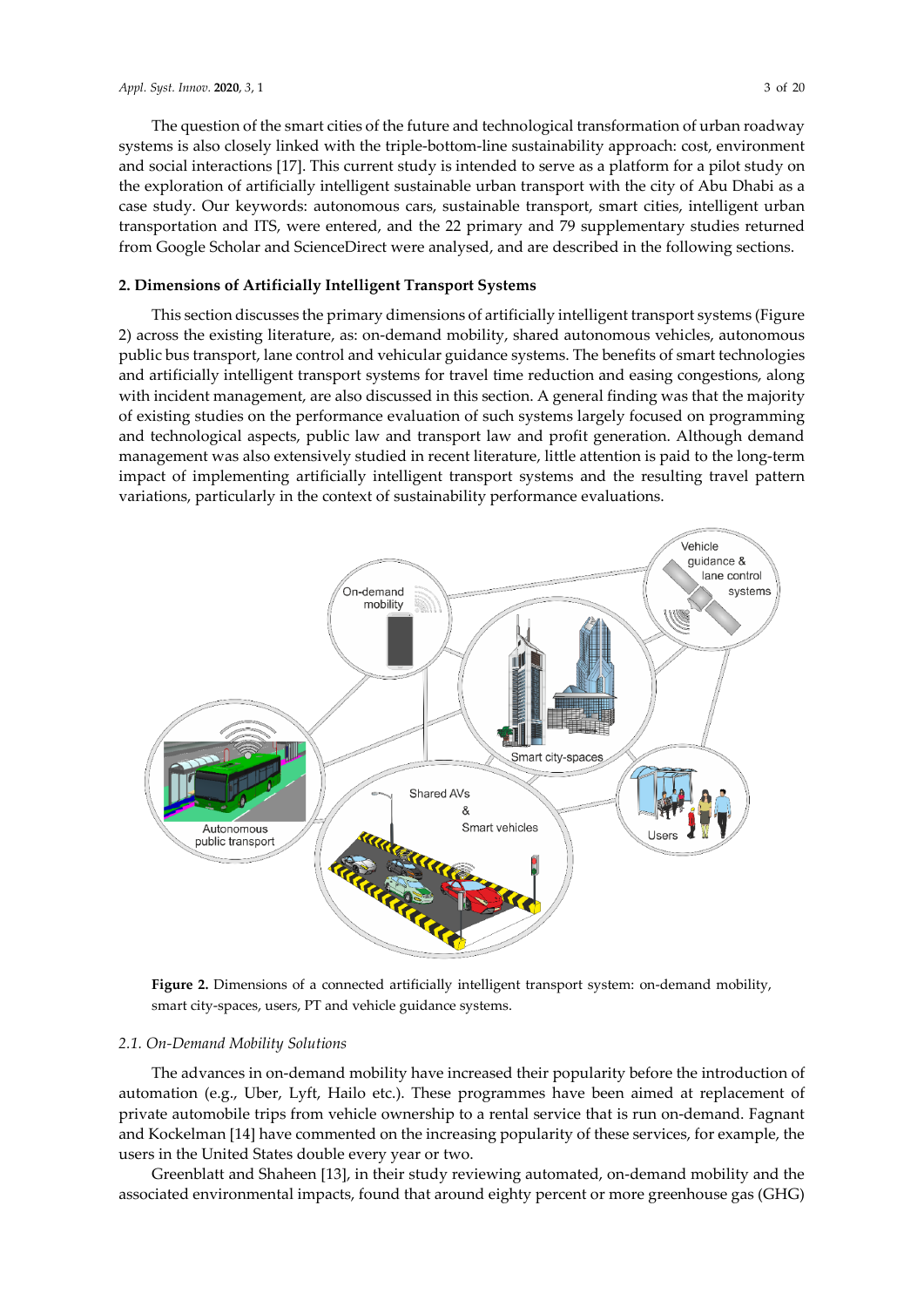emissions and energy use reduction may be observed with the use of autonomous vehicles. They also proposed that social benefits (lower VMTs and ownership reduction), environmental load suppression, land-use and mass transit benefits may be achievable through on-demand mobility. Adding AVs may result in further reduction as smaller and more efficient SAVs become a reality, as these vehicles may result in overcoming the ride-sharing obstacles of users travelling to a reserved spot to access rental cars.

## *2.2. Shared Autonomous Mobility Solutions*

Preceded by existing, commercial, car-sharing rental services (e.g., ZipCar and Car2Go), probably one of the most widely researched applications of autonomous vehicles as a solution to urban transit problems is the SAV. The concept of shared car mobility came from the relatively low ratio between the number of private vehicles owned and the actual number of vehicles in use during a typical day. Santos et al. [2] suggested that approximately 10% of vehicles (models > 10 years) are on road on a representative day, which became slightly higher (17%) when newer vehicles (models  $\leq$ 10 years) were considered. Buying more cars is not the mobility solution for the present trip demands in most areas, and a transitioning towards a subscribed or pay-as-you-go vehicle in suitable areas may have more economical and environmental viability as the vehicle kilometres travelled are reduced. Shaheen and Cohen [18] found that the ride-sharing users increased to be 890,000 in the U.S. by 2013 from 12,000 in 2002. A follow-up survey by Shaheen and Cohen [19] found that around 104,000 shared vehicles are currently serving 4.8 million users across 1531 cities globally, with the fleet distribution in Figure 3, and with Mexico and Italy accounting for the highest (131:1) and second highest (107:1) member-vehicle ratios, respectively.



**Figure 3.** Percentile carsharing membership and vehicle deployment distribution of shared vehicle services.

To the end of on-demand, autonomous mobility or aTaxis, as dubbed by Kornhauser [20] complementing passenger transit in urban centres, a number of research works have been commissioned. For example, the replacement of private cars in metropolitan areas by SAV taxi services was analysed by Ford [21] and Kornhauser [20], where passengers were required to travel to taxi stations, similar to the Car2Go services. Rigole [22] in the metropolitan Stockholm region, focused on developing a framework to assist in dynamically allocating SAVs. This was achieved through the use of the present roadway network depiction, private commute-demand and multi-criteria evaluation (i.e., fleet size, travelling and waiting times), along with rerouting vacant vehicles based on varying values of these variables.

The life-cycle analysis was performed to evaluate the environmental burdens of both traditional (diesel and petrol) and electric cars. Their results showed that by only utilising under 10% parking spots and private vehicles, an on-demand personal SAV transportation system can provide highly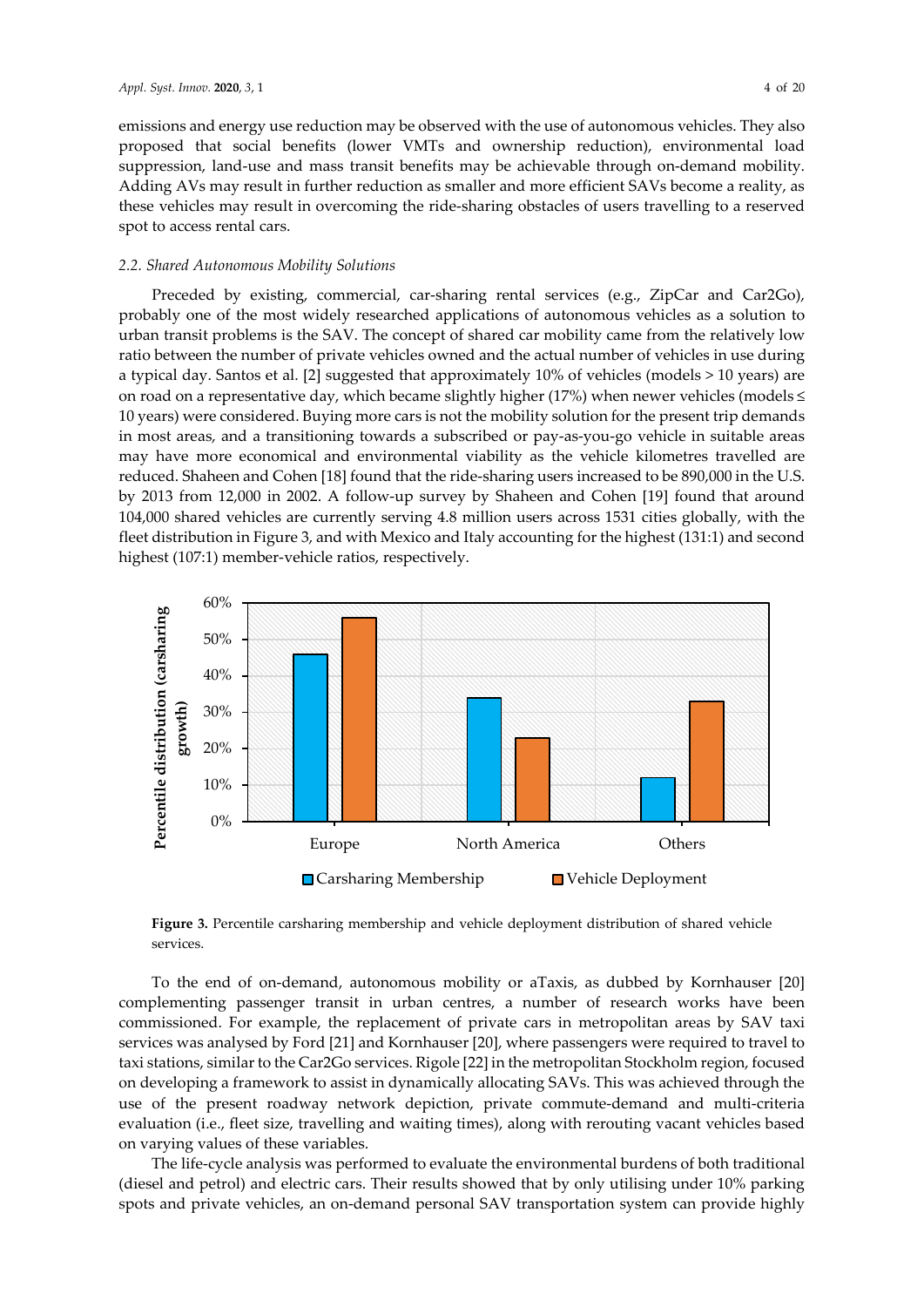efficient "door-to-door" services. However, the results of the study are exceedingly hampered by the decision of users to accept ride-sharing. On average around a 15% increase in passenger travel times and 10 min starting time window was expected along with lower traffic congestion and environmental impacts, which greatly increased as ride-sharing was replaced with vacant car drives between trips. Results are compatible with the market need for a shared vehicle which gave rise to projects such as ZipCar, for example, which aims for a "simple and responsible urban living" [23], and is supported through smart cards and Android/iPhone apps for identifying vehicle location. Affordability has been cited [1] as the primary driving force for the popularity of ZipCar with millennials, and especially in densely populated urban areas, with approximately 470 cities supported by 10,000 cars or so. Therefore, the potential application of SAVs on the mobility spectrum is promising.

Evaluation of the benefits of on-demand autonomous vehicles was conducted by Fagnant and Kockelman [11] and Fagnant and Kockelman [24]. Approximately 8.7% of the distances travelled by the 56,000 SAVs every day were found to be vacant, reduced to 4.5% by allowing for car-sharing. Three market penetration rates: 10%, 50% and 90%; with VMT per AV 10% higher at 90% and 20% higher at 10% market penetration were used, for representing the introduction of new technology and probably a more accepting public perception over the years. The study used the discount rate and dollar-value of passenger vehicle time based upon the cost data (17 USD/person-hr) and the 2020 traffic flow patterns, of Schrank et al. [25], as the baseline. Results illustrated benefits in the form of a reduced demand for parking, fuel savings and lowered congestion levels. Shladover et al. [26] proposed that congestion may fall in freeways by approximately 60% if market penetration is assumed at 90%. The study proposed that a careful evaluation of market penetration and public perception is the key to the efficient operation of SAVs.

#### *2.3. Autonomous Public Bus Transport*

Personalised rapid transport (PRT) is currently being researched as a sustainable transit solution with the use of electric autonomous single cabin vehicles in a pilot study by the Masdar Institute of Science and Technology, Abu Dhabi [27]. However, the future vision of PT in smart cities is expected to harness the potential promised by automation, as discussed earlier. The initial feedback received from the VAA field tests included lesser stress experienced by drivers and the ability of the steering system to aid the drivers in any complex manoeuvres through narrow rights-of-way. Stakeholder responses from the CityMobil2 project [28] have shown as being overwhelmingly predisposed towards autonomous vehicles, with the exception of Vantaa respondents, operating on dedicated lanes as illustrated in Figure 4 [28].



**On dedicated lanes** Shared roads (other motorised vehicles) **□** Shared roads (pedestrians and cyclists)

**Figure 4.** Stakeholder response distribution towards autonomous bus mode choices.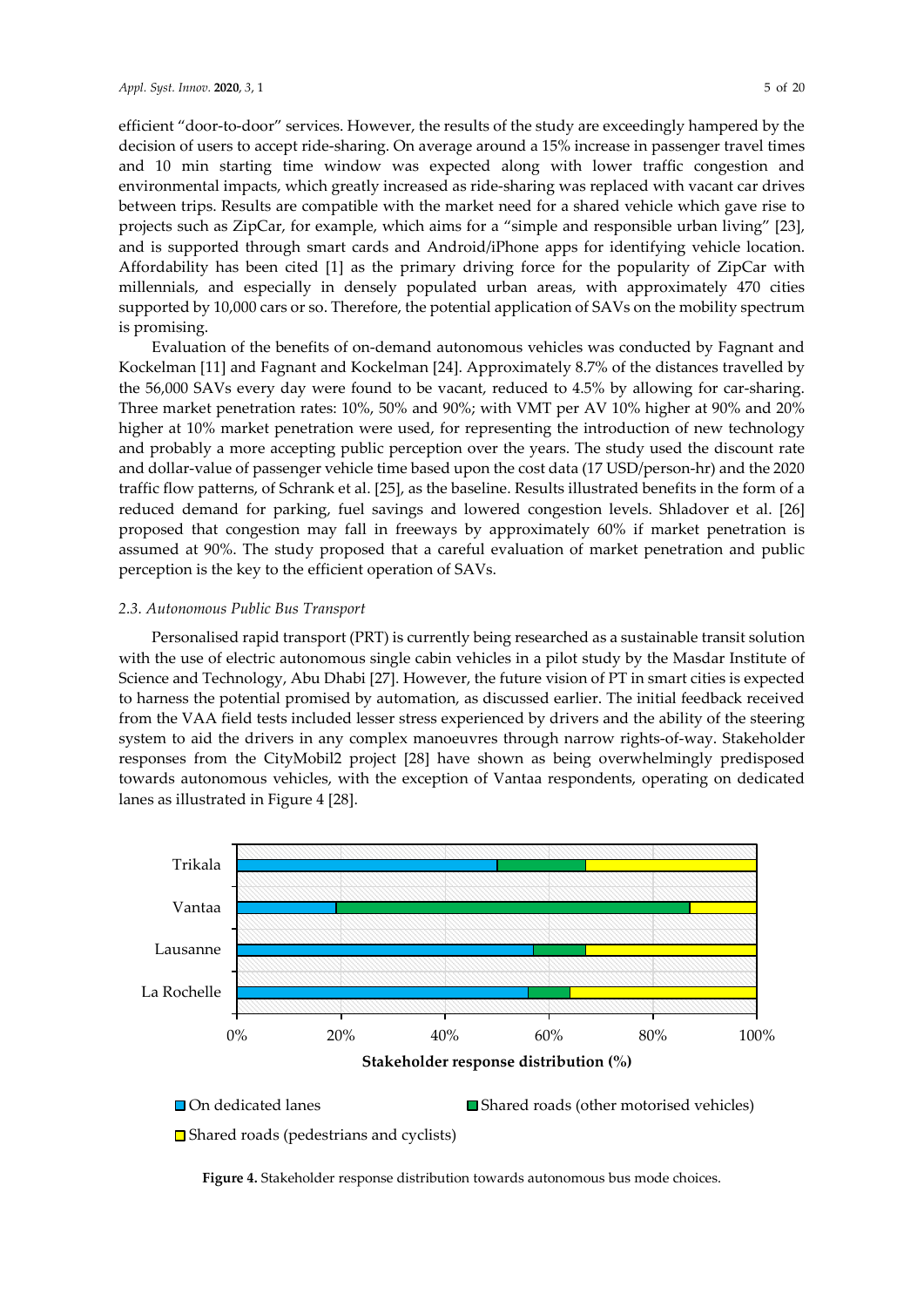The potential for automated buses to change the fundamental nature of PT has been promising, but design sensibility and accounting for the social implications are considerably important for planners. Understanding that technological Darwinism has produced an overt emphasis over advanced mobility, projects such as Atkin's Venturer in Bristol for testing the sensors and communication networks of primarily AV buses, ARUP's UK Autodrive and the 8 million GBP government and consortium members has led the three years "Innovate UK" urban deliveries project in Greenwich. One of the most notable projects on driverless vehicles is the safer, cleaner and innovative transport being researched by the Transport Research Laboratory's GATEway (Greenwich Automated Transport Environment) project, which uses 8 to 10 passengers' capacity vehicles. In all phases of trials, public engagement and feedback were collected to further ascertain the perception of the public regarding autonomous vehicles, further discussed in the perception section of this study.

It should be noted here that the large-scale application of AV buses has not been implemented for real-world mobility issues. Nonetheless, AV buses can be integrated with the already-used PT priority schemes [29] to tackle congestion issues. These integrated transport systems (i.e., AV buses equipped with transit prioritisation schemes) may have improved ride comfort and travel time over conventional buses, as also demonstrated in a microsimulation study by Nguyen et al. [30]. This may aid in a largescale acceptance of AV buses by the public due to time savings, low cost and high ride comfort [31].

## *2.4. Lane Control, Remote Sensing and Vehicular Guidance System: Vehicle to Infrastructure Communication*

A common feature of paved roadways around the world is the presence of lane control features, such as painted boundaries, lane markers, road signs, etc. The application of ITS for modernising the roadways and improving lane control, dynamic message signs and remote radio-frequency identification (RFID)-type controllable sensors have been cited by researchers [32,33] as a critical feature of modern cities. Better communication between ITS roadway sensors and AVs may also be observed which can reduce average vehicle mileage, crashes and traffic congestions. The big data and machine learning revolution [34] is expected to result in intelligent control, traffic pattern recognition, embedded electronic markers (similar to barcodes), cognition of roadway users and adapting according to traffic behaviour. According to Wang [35], agent-based controlling of transportation management on an on-demand basis may be a more cost-effective and reliable alternative to traffic control while providing flexibility. Wang [10] commented that instead of traditional reliance on traffic lights, cooperative intelligent-space technology may be implemented at intersections over ad-hoc networks. Sustainable, ITS-controlled transportation systems may also account for the social and climatic variations [36,37] of automated transit gateways through a comprehensive agent-based model.

At present, there are many sensor-based, vehicular guidance systems available for partially automated assistance in navigation, parking assistance, crash aversion and warnings in lane departures, such as the adaptive cruise control (ACC). Shladover et al. [26] estimated that the effective capacities of roadway lanes may be increased by up to 80% (for a 90% market penetration of ACC), depending upon market shares. KPMG and the Center for Automotive Research [38] found that improvements in traffic congestion not only depend upon automated driving, but also efficient roadway sensors providing active in/out vehicle-environment sensing. For instance, vehicle to the roadway (e.g., traffic signals) and vehicle to vehicle communications to increase system performance and improve operational safety. Dey et al. [39] note that reliable, efficient and effective wireless communication between connected vehicles (i.e., vehicles using vehicular guidance system for Level 1–2 automation) or autonomous vehicles and the appropriate infrastructure, is essential for modern transportations systems. The authors [39] also highlighted the need for a safe, sustainable and secure wireless network for a large-scale operation to tackle mobility issues for real-world applications. Future research on vehicle guidance and vehicle-to-infrastructure communication for ITS application in transportation should acknowledge the safety-related issues as also noted by Ndashimye et al. [40]. Nonetheless, public investments should be directed accordingly at exploring all dimensions of the transport system's life-cycle, including social factors, environmental, mobility and safety features.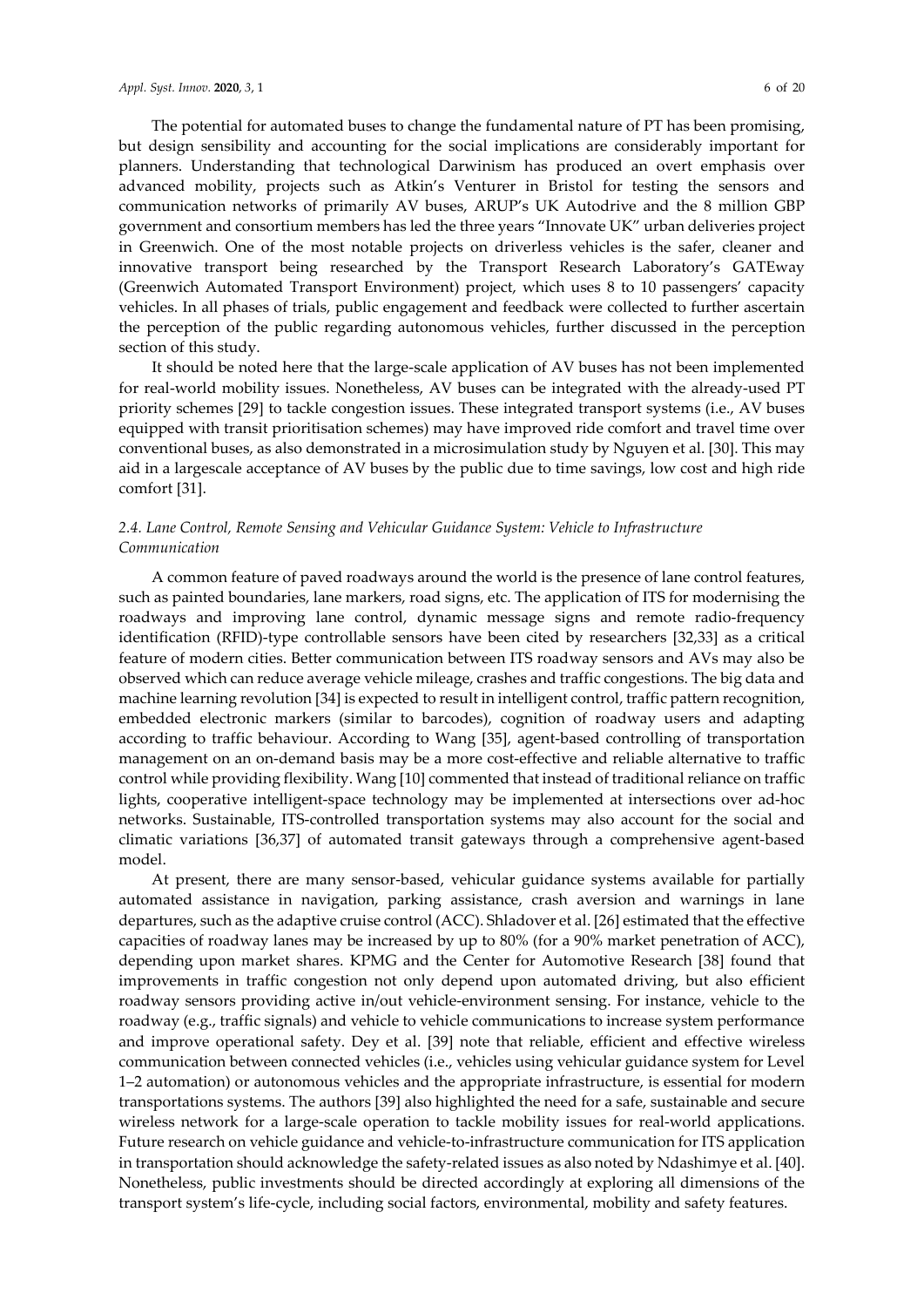#### *2.5. Traffic Congestion and Travel Time Reduction*

So far, it has been discussed that the majority of travel time and environmental burdens to users on a roadway network come from the supported traffic [41], and a transit system may considerably reduce the emissions [42]. The cost of traveller time delays has been found by Rister and Graves [43] as a significant contributor to the total cost of the operation of a roadway. Gupta et al. [44] and Litman [45] have proposed that if the demand–management strategies are not carefully developed, the miles travelled by roadway users are expected to greatly increase. Traffic flow patterns are expected to fluctuate if effective vehicle–environment communication and autonomous vehicles are to become a reality on future smart cities. Research on connected automated vehicles (CAVs), has been proposed in the 2015 Automated Vehicles Symposium [46] to heavily rely on their impact on network routing, traffic control and bottleneck capacity recognition. Utilisation of adaptive cruise control and ITSbased monitoring of traffic flow have been reported by Atiyeh [47] to increase traffic speeds (8%– 13%) and fuel savings (23%–39%).

Similar to the agent-based model for ITS roadway systems, described earlier, another study focusing on the design of an agent-based model for SAVs was conducted by Fagnant and Kockelman [14]. They studied the environmental benefits of SAVs comparative to the traditional privatelyowned vehicles by mimicking trips based on real-time travelling profiles, departure and destination times and origin and destinations in a grid-based, urban setting. The case study model, run over 100 days, was equipped with the relocation of unused vehicles (which was observed for some vehicles when the model was run), varying fleet size, and service and trip generation distribution and congestion levels. Relocation of SAVs may result in 11% higher travelling as vacant vehicles move to towards the subsequent travel, showing dependence on user concentration, but may replace 10 times of privately owned vehicles. Nonetheless, the model predicted that the block-to-block relocation strategy resulted in more benefits compared to zonal relocation. It may be more suitable for reducing traffic congestion if a dynamic SAV relocation strategy is applied followed by the use of an alternate source of energy and newer vehicles in the network to reduce environmental loads.

#### *2.6. Incident Management*

The conversation on autonomous driving mostly ventures towards crash aversion and incident management, with a common argument given that autonomous vehicles are not expected to tailgate, speed or drive under the influence of drugs and alcohol. The National Highway Traffic Safety Administration [3] notes that approximately 90% of crashes are caused by an error on the part of drivers and also that fatigue, distraction and alcohol/drug-use is behind 40% of fatal accidents [11]. Additionally, improper incident management on busy roads and highways contributes to traffic congestions that can have adverse impacts on driving behaviours, ride quality and travel time [48]. Nonetheless, Cambridge Systematics [49] noted that the cost of congestion is actually half than that of crashes, which cost approximately 277 billion USD/year. However, as noted by researchers like Farhadi et al. [50] and Campbell et al. [51], it may be difficult for the currently developed autonomous vehicles to safely tackle all crash scenarios and distinguish between objects and roadways.

The immediate application of autonomous vehicles for incident management purposes can be in the form of ambulances and other emergency services, provided that public acceptance is achieved [52]. On the other hand, Tupper et al. [53] compared the benefits of the ITS incident management system (traffic cameras) against savings from sustainable construction strategies: warm-mix asphalt, pavement recycling [54,55], reduction of fossil fuel reliance and using regionally-sourced materials [56,57]. Schrank and Lomax [58] have commented that urban areas prone to traffic delays by incidents often utilise cameras as an ITS-based incident management strategy. Fries et al. [59] also used traffic cameras for incident management, which forms the basis of Tupper et al. [53]'s study. Paramics' traffic micro-simulator with traffic pattern, control and geometric information as inputs and EIO-LCA [60] were used to compare savings in fuel consumption and reduction in direct GHG emissions on a six-lane, 16.4 km interstate segment.

However, the disturbance of traffic flow patterns during construction was not modelled. Mobile6 was used to determine the emission rates which were later used as inputs for Paramics. The simulation was supported by incident modelling through a dedicated algorithm to randomly select incident detection time from 1–5 min historical distribution. In general, the results illustrated that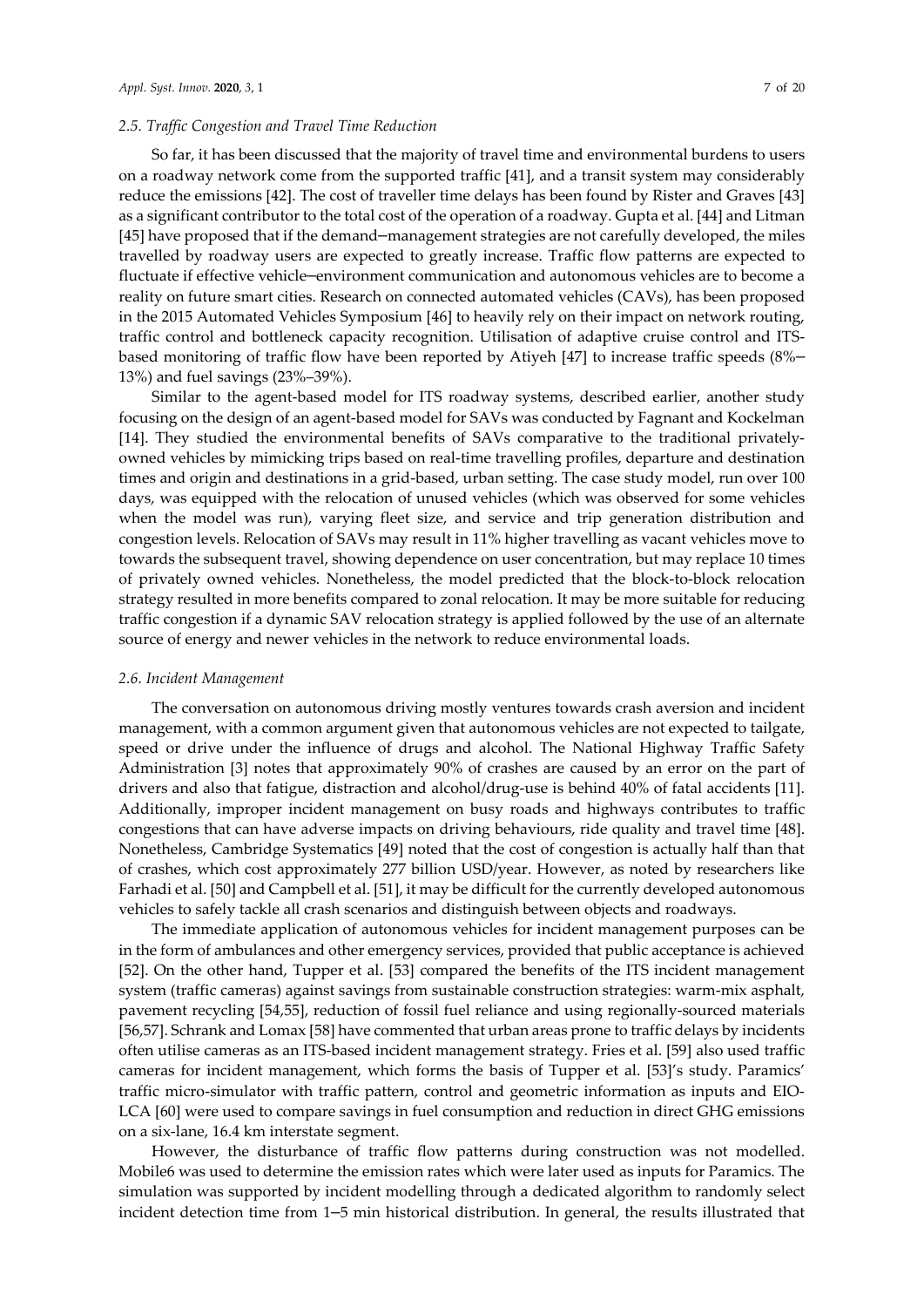over 3–4 years of operation of ITS incident management strategy, the benefits of this system surpassed those from the sustainable construction-phase strategies. The study also recommended that higher weightage should be assigned to ITS incident management in the Greenroads rating system.

#### *2.7. Tackling Problem of Parking*

Maintaining equilibrium between the demand and supply of parking spots within urban regions has been critical for many transportation agencies around the city, as parking control forms an integral part of trip flow management. So far, the design of ITS-supported parking management systems has been researched, primarily focused on the close integration of entire roadway systems and parking facilities, thereby discarding the older approach of a secluded evaluation of parkingreserved areas in urban regions. A feasibility study on the use of telematics resources for the data management and logic architecture development of parking systems in the Rio de Janeiro metropolitan area of Niteroi was performed by Vianna et al. [61]. The study found that utilisation of telematics may potentially increase transport system coordination, the efficiency of control routine implementation and existing parking spots' management, which can then reduce pollution and traffic congestion. The primary outcome of the study was that the seemingly technological transportation systems are faced by problems that may not be entirely technical. The main obstacles in implementing ITS parking are the defragmentation of planning agencies, lack of policies, social and political issues, control and inspection, administration of various parking types (on-, off- and commercial) and a lack of will from parking operating agencies. Moreover, the parking systems should be planned together with the transportation systems, and cities should focus on a rational assignment of PT systems, the highest-burden of trip distribution load. Another solution to the parking problem, specifically user time wasted in the so-called "cruising for parking" may be avoided by AVs [62,63]. One of the studies, cited earlier [24], has indicated that approximately 10 user-owned vehicles may be replaced by a single SAV. Moreover, SAVs may also decrease the parking cost. Currently parking in general urban regions may cost 1400–3700 USD/spot and 3300–5600 USD/spot in central business districts, as Litman [64] has reported. Shladover et al. [26] commented potentially 250 USD/AV may be saved in parking costs, depending upon sharing rates.

#### **3. Long-Term Implications: The Question of Urban Development and Sustainability**

#### *3.1. Urbanism and Urban Sprawl*

A question that is not usually addressed in the AV-based research for transport systems is what automation in urban mobility will mean for urban development. Urban sprawl and the relocation of residents to cheaper neighbourhoods is a direct result of car-dependence, a behaviour that may witness further increases if AV private vehicles are readily available in the consumer market [65]. A preliminary study on the potential impact of AVs by Carrese et al. [66] was conducted in the city of Rome. The authors found that more than 70% of survey respondents showed interest in relocation to suburban areas based upon the market penetration rate of private AVs. The authors also projected through choice modelling and traffic simulation that by the year 2050, around a 50% penetration rate of private AVs is expected to result in excessive urban sprawl, which in turn will result in heavy traffic congestions in the suburban road network. On the other hand, PT usage may see a rapid decline after AV introduction in the private vehicle market [67] if adequate long-term planning measures are not implemented.

Transit-oriented development (TOD) can be adopted to reduce the overburden on personalised vehicle transit, and encourage PT uptake if mixed-use, high-density, residential developments are clustered around efficient, fast and reliable PT [68,69]. Lu et al. [70] performed a choice modelling study for the residents of Atlanta, GA, USA. They found that the integration of SAVs with TOD can result in extending the PT service radius of TOD to 3.22 km.

This study by Lu et al. [70] assumed that SAVs are expected to serve the first and last-mile need of local residents, and the survey results showed around 39.3% of the residents supported AV integration with TOD. However, Lu et al. [70] also recommended that future research should use real-word traffic flow data to develop traffic simulation models and investigate the application of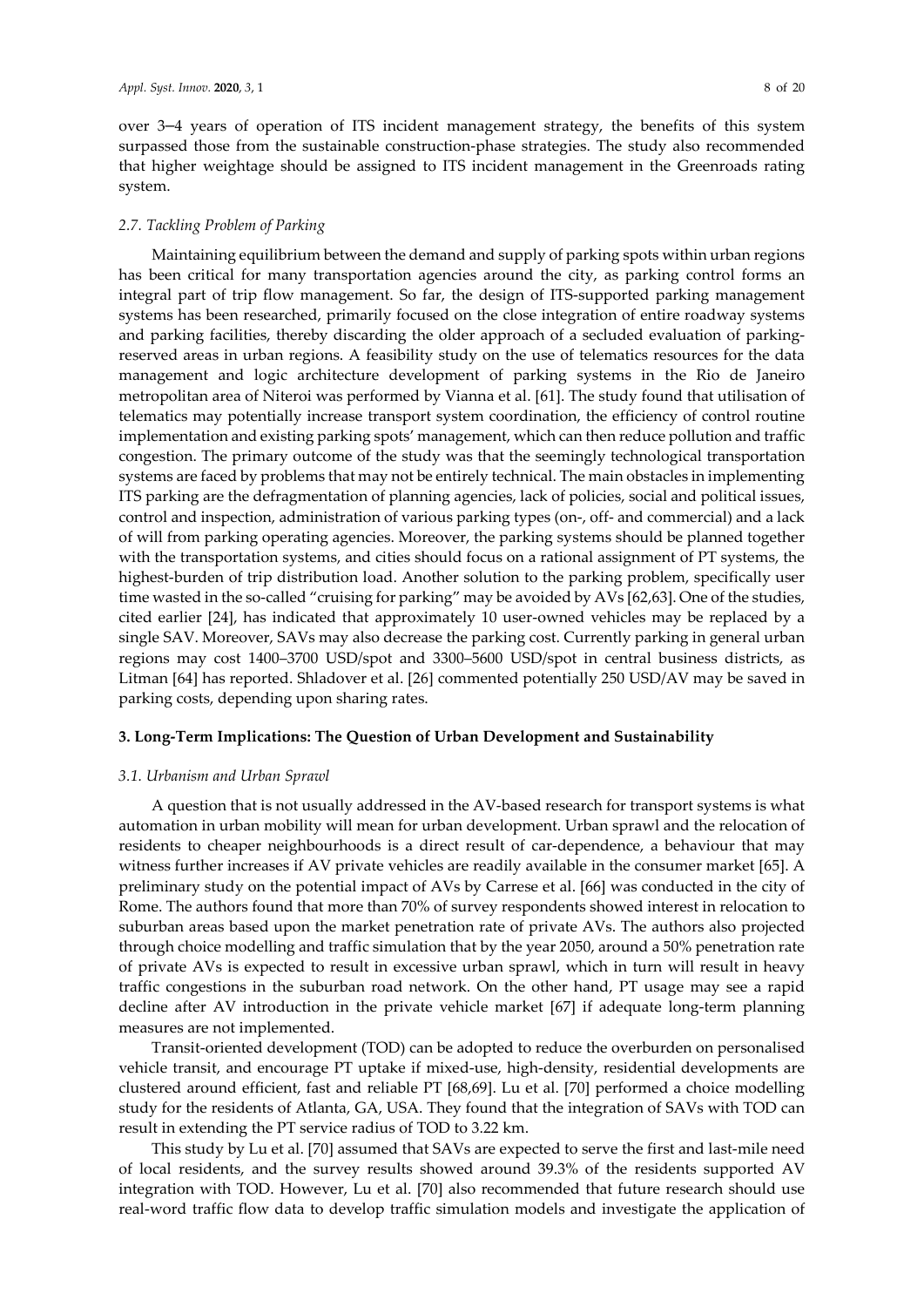AV-based PT system towards solving mobility issues. The AV-based intelligent transport study, currently being performed by the authors of this paper, is aimed towards addressing this recommendation.

#### *3.2. Cost Implications*

Further application of strategies such as intelligent transportation spaces, automated transit gateways and AVs may result in higher savings. For example, 4000 USD/year/AV from social benefits of parking, fuel efficiency, travel time and crash aversion as Fagnant and Kockelman [11] reported. Stephens et al. [71] found that the per-passenger mile cost of AVs is approximately \$0.2 in the United States, provided that large-scale ride-sharing can be implemented. These results were considerably lower than the Netherlands-based findings of around \$0.1 by Hazan et al. [72] for ride-sharing services using AV passenger cars. However, their study relied on average values and less detailed vehicle data, disregarding some stages of the vehicle life-cycle as well as the overhead cost.

Bösch et al. [73] conducted a detailed study on the cost implications of the vehicle fleet automation for the Swedish traffic. They found that the life-cycle costs of electric-powered AVs for the different vehicle types (shared/taxi vehicles, bus and rails) were lower than the respective types of conventional vehicles (CVs). This was mainly due to the high purchase costs being offset by cost savings in the low fuel, maintenance and insurance costs. In general, these operational level costs (per passenger-kilometre) showed that the AV-based bus, rail and shared taxi cars were 54.7%, 6.4% and 82% lower than their CV-based counterparts, respectively. The only exception was the passenger car where the AV-based car was slightly (4%) more expensive than the conventional cars due to the significantly higher share of the initial purchase cost in the vehicle life-cycle cost. However, the study did not account for the cost externalities, such as costs of growing a PT fleet, mode choice variation, user time costs and vehicle occupancy, as well as the per-unit cost of the environmental emissions.

#### *3.3. Environmental Implications*

Cities around the world are constantly pursuing energy conservation and climate preservation (i.e., to reduce adverse environmental emissions). Luers et al. [74] projected that in order to avoid the drastic climatic changes, GHG emissions must be considerably reduced. While Shaheen and Lipman [75] found the transportation sector to be the primary source of emissions (14%) around the world, and as such, the sustainability problems in roadway projects should be addressed. Although, there have been various programmes, e.g., Green Highway Partnership and Greenroads [76–78], for promoting partnership and innovation in sustainable transportation planning. Recycling of pavement materials [79,80], e.g., ~99% in Japan [81], and the introduction of newer materials such as warm-mix asphalt [82] have increasingly become popular. However, as Clyne [83] commented, the impacts on the performance of pavements are still uncertain.

The triple-bottom-line sustainability approach has also been researched, yet, the implementation of ITS as a tool for increasing sustainability of urban roadways is also uncertain. A life-cycle assessment study of Tupper et al. [53] on the urban South Carolina interstate found that an ITS strategy can reduce CO<sub>2</sub> emissions (992 tons over 2 years) more than five times than any of the Greenroads-recommended sustainable construction stage strategies, explained earlier. The study emphasised over the importance of ITS as a sustainability tool, especially since the fuel consumption reductions from ITS were 30 times higher than all four strategies combined over eight years of repaving. They further iterated that despite the emphasis of transportation agencies on strategies such as warm-mix asphalt (WMA) [84,85], ITS can potentially provide higher savings. It should be noteworthy that the study did not account for the cost parameter of sustainability; nonetheless, these environmental savings were noted for the implementation of only one ITS strategy.

Apart from the long-term implication of ITS in terms of environmental impacts, the life-cycle environmental performance of AVs in the transport system has also been investigated in the literature to a certain degree. A recent traffic simulation study by Patella et al. [86] in the city of Rome (assuming 100% battery-electric AV private vehicle penetration rate and 15-year vehicle service life) projected that the GHG emissions in the 100% AV scenario can be  $60\%$  ( $\sim$ 744 tonne CO<sub>2</sub>eq.) lower than the non-AV scenario over the 15 years period. Noise emissions are also a critical concern in modern societies with an increase in traffic levels. Patella et al. [87] investigated the acoustic environment of future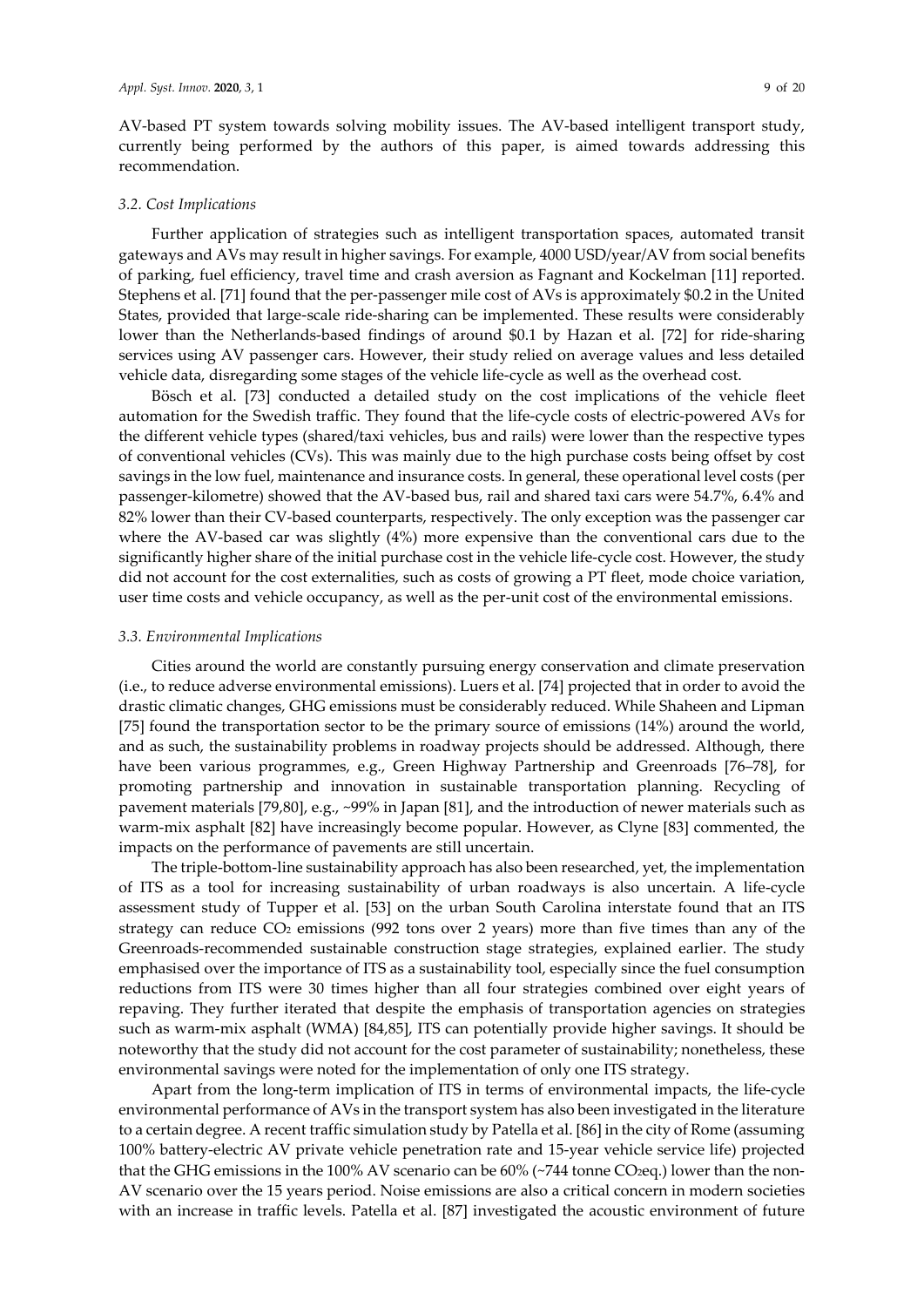cities in a hypothetical scenario (100% electric AV passenger cars in Rome) using traffic simulation. They found due to the differences in propulsion noises between conventional and AV passenger cars a better utilisation of road capacity by AVs (i.e., platooning) and improved traffic flow in the AV scenario. It should be noted here that these studies only focused on the automation of private vehicles and disregarded mix-type traffic flow situations. Similarly, the mode choice patterns of passengers, ride-sharing and population growth, etc., were not considered. Future work on estimating the environmental impact of AVs can build upon the preliminary results of these studies to develop traffic simulation models utilising the real-world traffic flow data for the mix-type traffic containing origin–destination, occupancy, mode choice and speed–time–volume profiles of all vehicle types. This way the impact of AV on modern cities can be accurately estimated towards aiding long-term policy development by the relevant municipal agencies.

## **4. Limitations of Past Research and Implementation Barriers**

The current research identifies that multi-disciplinary problems are associated with making ITS and AVs an everyday reality. Intelligent transportation systems in general, and AVs in particular, have been viewed as a potential driver of the safer, cleaner and more efficient futuristic system. As the field is ever-changing, heavily dependence on the investment decisions of policy-makers, and its benefits and shortcomings deeply embedded in the question of on-demand mobility, uncertainty remains in its overall impact on the life-cycle of the urban roadway system. Hence, based on the agendas identified, Table 1 provided below, covers a comparative review of the studies covered in this paper to identify the important findings and limitations of existing research that can be further investigated in future research work.

| <b>Researchers</b>                 | Methodology             | Findings                                                                                                                                                                                                                                                                                                                                                                                                                    | <b>Limitations (for Future Works)</b>                                                                                                                                                                                                                                                                                                                                                                                                                                                                                            |
|------------------------------------|-------------------------|-----------------------------------------------------------------------------------------------------------------------------------------------------------------------------------------------------------------------------------------------------------------------------------------------------------------------------------------------------------------------------------------------------------------------------|----------------------------------------------------------------------------------------------------------------------------------------------------------------------------------------------------------------------------------------------------------------------------------------------------------------------------------------------------------------------------------------------------------------------------------------------------------------------------------------------------------------------------------|
| Liu et al. $[1]$                   | Analytical              | - AV and ride-sharing interaction<br>needed for AV-PRTs.<br>AV-buses need dedicated roads.                                                                                                                                                                                                                                                                                                                                  | - Prioritisation SAVs.<br>Policy and regulations.<br>Lane-keeping and docking.                                                                                                                                                                                                                                                                                                                                                                                                                                                   |
| Fagnant and<br>Kockelman<br>[11]   | Analytical              | Vehicle fatality rates may reduce.<br>Vehicle gap reduction.<br>High penetration rate is needed<br>Data privacy, hacking, security,<br>cost and regulatory concerns exist.                                                                                                                                                                                                                                                  | Mode-choices effects.<br>Ride-sharing<br>Increase in traffic due to AV<br>use as a private vehicle.                                                                                                                                                                                                                                                                                                                                                                                                                              |
| Greenblatt and<br>Shaheen [13]     | Analytical              | Ride-sharing will increase.<br>Lower GHG and energy use.<br>Traffic congestion will decrease.<br>$\overline{\phantom{a}}$<br>VMT will change.                                                                                                                                                                                                                                                                               | Mode shift effects.<br>Electric power grid source.<br>Growth in car traffic.<br>Occupancy level.<br>Mixed-use traffic.                                                                                                                                                                                                                                                                                                                                                                                                           |
| Fagnant and<br>Kockelman<br>$[14]$ | Agent-based<br>model    | Ride-sharing had positive results.<br>Single SAV can replace 11 CVs.<br>SAV adds 10% in travel distance.<br>Most travellers waited for $\leq$ 5 min.<br>SAV sedans decreased energy used<br>by 12% (144 GJ) compared to light-<br>duty vehicles.<br>GHG emissions decreased by 5.6%.<br>$\overline{\phantom{a}}$<br>SO <sub>2</sub> , PM and NO <sub>x</sub> reduced by 19%,<br>6.5% and 18%, respectively, due to<br>SAVs. | Dynamic ride-share (DRS).<br>Life-cycle impacts.<br>$\overline{\phantom{0}}$<br>Simulation of actual data.<br>Different types of vehicles.<br>$\overline{\phantom{a}}$<br>Real traffic speed changes.<br>$\overline{\phantom{a}}$<br>SAV relocation for parking.<br>$\overline{\phantom{a}}$<br>Modelling of longer trips.<br>$\frac{1}{2}$<br>SAV occupancy levels.<br>SAV replacement rate.<br>Alternate SAV fuel.<br>Emission regulations.<br>$\overline{\phantom{0}}$<br>Mode choice, destination and<br>time-of-day models. |
| Rigole [22]                        | Simulation<br>modelling | SAVs used < 10% of CV parking<br>SAVs provide high service level.                                                                                                                                                                                                                                                                                                                                                           | AV technology aspects.<br>Socio-economics.<br>$\overline{\phantom{0}}$                                                                                                                                                                                                                                                                                                                                                                                                                                                           |

**Table 1.** A critical comparison of the methodologies, findings and limitations of 22 primary research studies covered in this paper.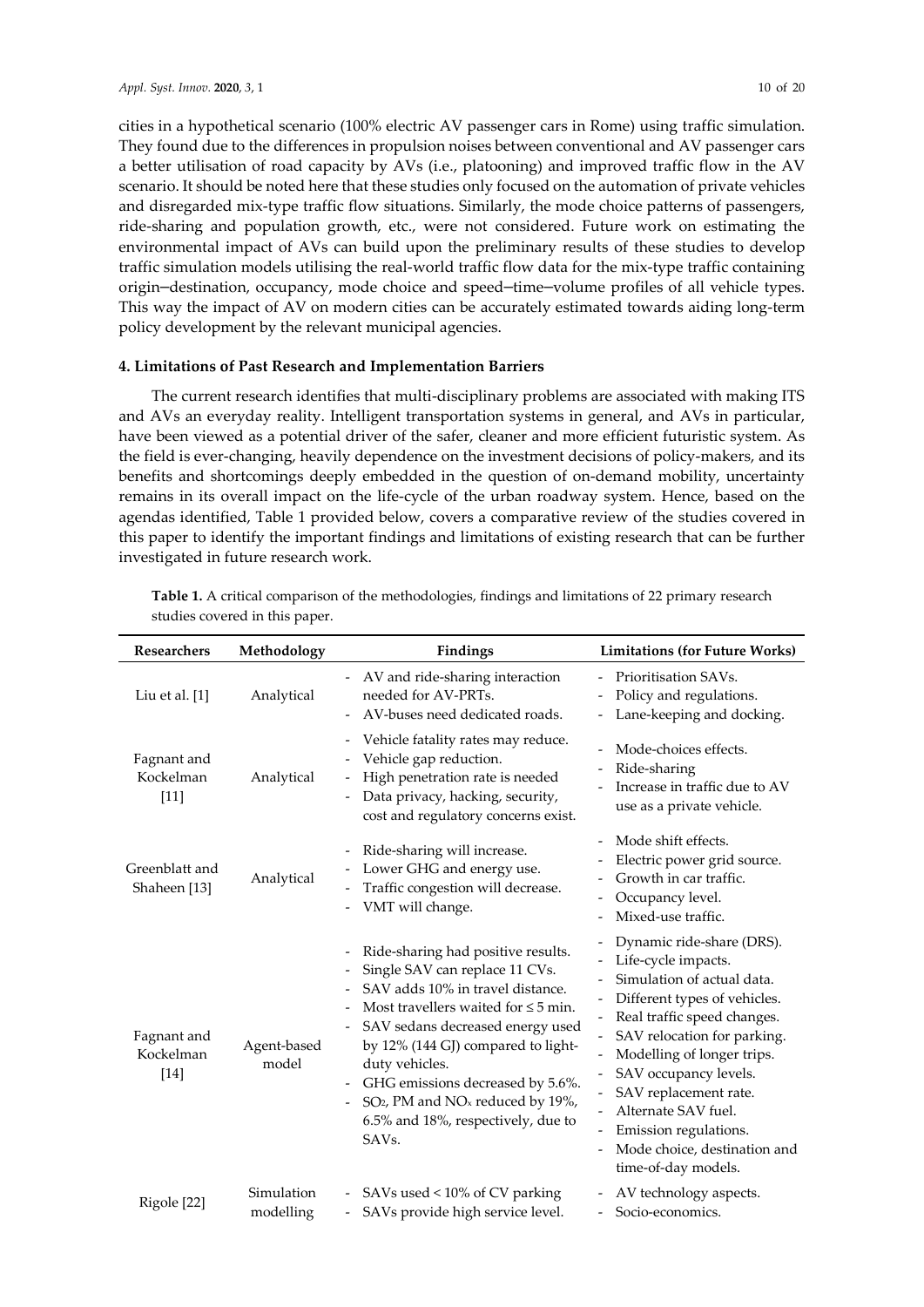- Urbanism impacts.
- Safety and legal aspects.

|                                                     |                                        | sharing.                                                                                                                                                                                                                                                                                             | Safety and legal aspects.                                                                                                                                                                                           |
|-----------------------------------------------------|----------------------------------------|------------------------------------------------------------------------------------------------------------------------------------------------------------------------------------------------------------------------------------------------------------------------------------------------------|---------------------------------------------------------------------------------------------------------------------------------------------------------------------------------------------------------------------|
| Fagnant and<br>Kockelman<br>$[24]$                  | Simulation<br>modelling                | DRS of SAVs reduces travel cost.<br>Private operators can earn 19%<br>annual return on investment.<br>DRS critical in limiting VMTs.<br>DRS reduce waiting by 4.5 min.<br>Service time reduced by 0.3 min.                                                                                           | Traffic emissions.<br>Life-cycle costs.                                                                                                                                                                             |
| Shladover et<br>al. [26]                            | Microscopic<br>simulation              | ACC had minimal change on lane<br>capacity.<br>Cooperative ACC can increase lane<br>$\sim$<br>capacity (almost double) with high<br>market penetration rate (around<br>100%).                                                                                                                        | Dynamic response of ACC<br>systems.<br>Response to a strong traffic<br>$\sim$<br>disturbance.<br>Emergency stopping<br>conditions.                                                                                  |
| Alessandrini<br>and Mercier-<br>Handisyde<br>$[28]$ | Analytical                             | Restricted AV-bus use showed user<br>acceptance.<br>AV-buses have less likelihood of<br>speed-limit violations.<br>AV-bus showed reduced fuel<br>consumption and emissions.                                                                                                                          | Restricted trials.<br>Regulations.<br>Mode-shift and mode choices<br>Sustainable development.<br>Infrastructure design.<br>System-wide integration.                                                                 |
| Nguyen et al.<br>[30]                               | Microscopic<br>simulation              | AV PT bus platooning is feasible.<br>AV-buses had 60 s wait times and<br>44 s travel times.                                                                                                                                                                                                          | Delay impacts of AV PT.<br>Multiple traffic demand.<br>Vehicle-road surface<br>interactions.                                                                                                                        |
| López-Lambas<br>and Alonso<br>$[31]$                | Analytical                             | Psychological barriers for AVs.<br>AV buses can reduce personal<br>costs, congestions, waiting times<br>and emissions.<br>Vehicle costs, infrastructure costs<br>$\overline{\phantom{0}}$<br>and safety risks exist for AV bus.                                                                      | Interpretability of results<br>among countries.<br>Technology awareness of<br>respondents.<br>Stakeholder engagement.<br>Actual performance results.                                                                |
| Dey et al. [39]                                     | Field<br>experiment                    | - ITS can be applied for traffic data<br>collection and collision warning.<br>- ITS reduce network interruption.                                                                                                                                                                                     | Technology dependent.<br>$\sim$<br>Data security.<br>$\sim$<br>Changes in data network.                                                                                                                             |
| Dadashzadeh<br>and Ergun [48]                       | Microscopic<br>simulation<br>modelling | ITS ramp metering and speed limits<br>$\overline{\phantom{0}}$<br>improve travel time by 9%.<br>Bus delays reduced by 81.5%.<br>Traffic delays reduced by 29.1%.<br>Average speed increase by 12.7%.<br>ITS reduce bottlenecks by 2.8%.<br>Fuel use reduced by 78.2%.<br>Emissions reduced by 17.3%. | Impact of different traffic<br>$\overline{\phantom{a}}$<br>management scenarios.<br>Open-source simulation<br>software.<br>Performance testing using<br>several merging points.<br>Automatic model<br>optimisation. |
| Zarkeshev and<br>Csiszár [52]                       | Analytical                             | Respondents expressed negative<br>feelings for AV ambulances.<br>Respondents from Kazakhstan less<br>trusting than Hungarian<br>respondents.<br>Readiness to ride is not influenced<br>by gender.                                                                                                    | Level of awareness.<br>Exposure of people to AV<br>ambulance service.<br>Representative population<br>surveys needed.<br>Sensitivity to emergency<br>$\overline{\phantom{a}}$<br>level and severity.                |
| Tupper et al.<br>$[53]$                             | Economic<br>input-output<br>LCA and    | ITS traffic camera-generated higher<br>$\qquad \qquad -$<br>fuel savings than sustainable road<br>construction.                                                                                                                                                                                      | Traffic impacts of<br>construction.<br>Ramp metering.<br>Automation of transport.<br>$\overline{\phantom{a}}$                                                                                                       |

- SAVs increased travel time by ≤

- Benefits of SAVs are dependent on user's willingness to accept ride-

30%.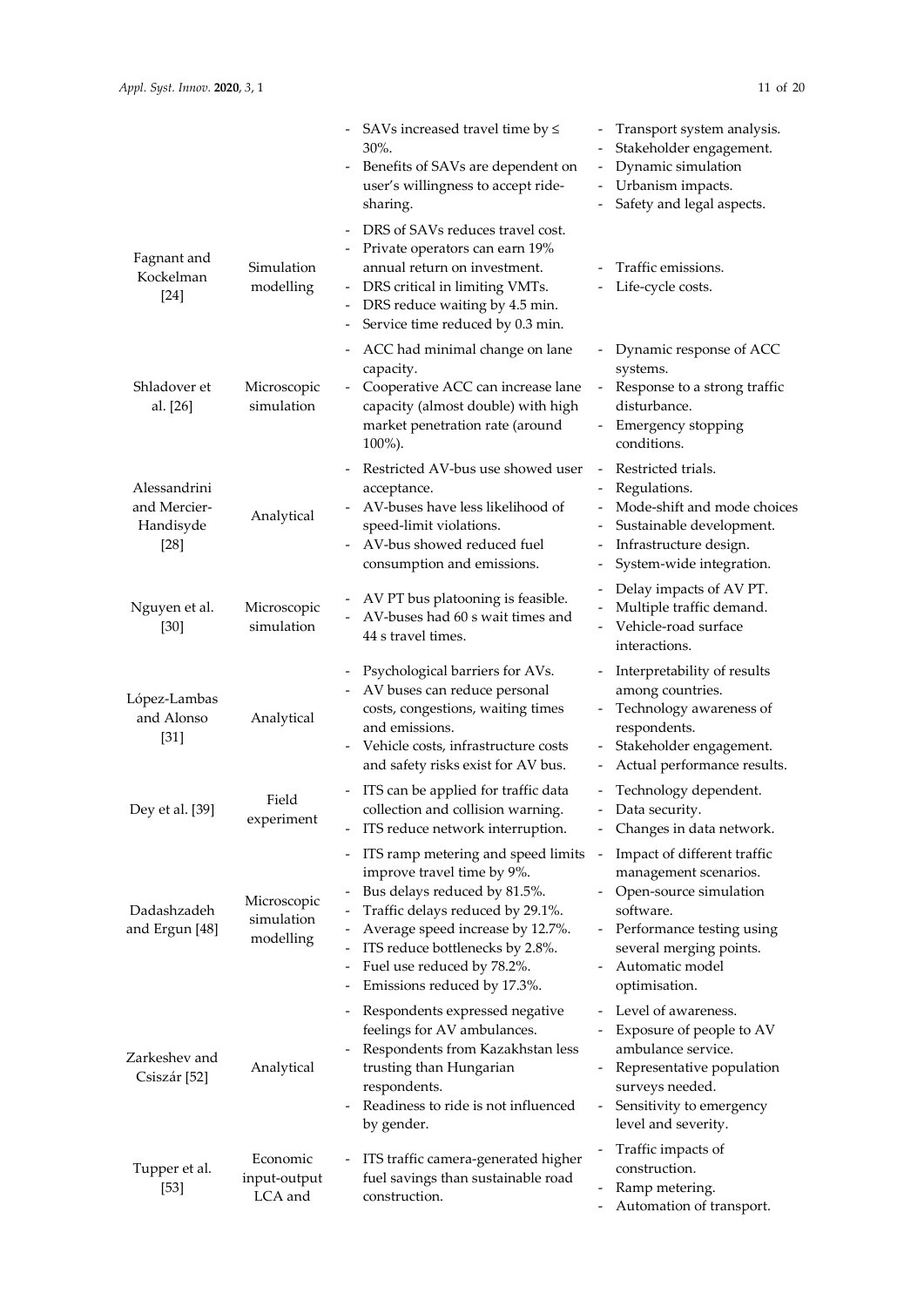|                               | microsimulatio<br>n modelling                        |                          | ITS strategy should be weighed<br>more for sustainable roads.                                                                                                                                                                                                                            |                          | Social factors.                                                                                                                                                                             |
|-------------------------------|------------------------------------------------------|--------------------------|------------------------------------------------------------------------------------------------------------------------------------------------------------------------------------------------------------------------------------------------------------------------------------------|--------------------------|---------------------------------------------------------------------------------------------------------------------------------------------------------------------------------------------|
| Meyer et al.<br>[65]          | Transport<br>modelling                               |                          | AVs favour urban sprawl.<br>AVs may replace PT in low-density<br>urban areas.                                                                                                                                                                                                            | $\blacksquare$           | AV impact on PT travel time<br>and services.<br>Intra-zonal demand.<br>Only average traffic data<br>were modelled.<br>Road capacity.<br>Cost factors.                                       |
| Carrese et al.<br>[66]        | Analytical<br>(surveys) and<br>traffic<br>simulation |                          | AVs may result in urban sprawl.<br>AVs increase travel time (suburb to<br>city centre) by 12%, due to urban<br>relocation.<br>SAVs reduce travel time by 19%.                                                                                                                            | $\overline{\phantom{a}}$ | Travel time costs and fares.<br>Small sample size (~200)<br>considered (i.e., population<br>representation needed).<br>Mode choice impacts.                                                 |
| Lu et al. [70]                | Analytical                                           |                          | AVs may result in urban sprawl.<br>AVs and TOD integration.<br>Heterogeneity in preferences for<br>TOD and AVs.<br>Results were dependent on time<br>savings and productivity<br>opportunities from AV use.                                                                              |                          | Ownership of AVs.<br>SAV integration with AV PT<br>and transport system.<br>Real traffic data for<br>simulation modelling.<br>Cost and policy initiatives.                                  |
| Bösch et al.<br>$[73]$        | Analytical                                           | $\overline{\phantom{a}}$ | Demand-bundling is necessary to<br>maintain the competitiveness of PT<br>against SAVs and private AV cars<br>in dense urban areas.<br>High purchase and cleaning cost of<br>SAVs is still a deterrence.<br>AVs may remain in private use due<br>to low variable costs.                   |                          | AV impact on parking.<br>Mode choice impacts.<br>Government policies.<br>Personnel costs.<br>Market price fluctuations.<br>Alternate fuel use and costs.<br>Emissions results.              |
| Patella et al.<br>[86]        | Traffic<br>simulation<br>modelling                   |                          | AVs decrease travel time and<br>increase average vehicle speeds.<br>AVs increase VMT on long roads.<br>AVs increase GHG impacts on<br>construction and procurement level<br>AVs decrease environmental<br>impacts at mobility level by 60%.                                              | $\overline{\phantom{0}}$ | More likely internal<br>combustion hybrid electric<br>AVs must be modelled.<br>AV-specific modelling<br>software should be used.<br>Mode-shift, ride-sharing &<br>population growth impacts |
| Patella et al.<br>$[87]$      | Traffic<br>simulation<br>modelling                   |                          | Central city area benefits from<br>lower noise emissions due to the<br>high penetration rate of AVs.                                                                                                                                                                                     |                          | Modelling of different types<br>of vehicles and mixed traffic<br>in actual traffic fleet.                                                                                                   |
| Srinivasan et<br>al. [88]     | Analytical                                           |                          | Technological, policy and user<br>acceptance are barriers.                                                                                                                                                                                                                               |                          | Pilot projects to analyse the<br>transport impacts of AVs.                                                                                                                                  |
| Loeb and<br>Kockelman<br>[89] | Simulation                                           |                          | Gasoline hybrid SAVs had better<br>cost and travel time performance<br>than electric SAVs.<br>Cost benefit of gasoline hybrid<br>SAVs depends on electric SAV<br>price and gasoline cost.<br>Electric SAV capable of zero-carbon<br>transport if coupled with a<br>renewable power grid. | $\overline{\phantom{0}}$ | Carbon taxes.<br>Vehicle occupancy levels.<br>Trip combinations.<br>Trip load reduction.<br>Comparison with PT services<br>and automation.<br>Emissions and energy use.                     |

In general, a review of the above 22 studies shows that if energy-efficient, urban transport systems have to be implemented, factors such as the value of commuting time, knock-ons to economic productivity, stress and time implications on travellers (whilst complex to evaluate), require consideration in the planning of modern ITS and AV-based transportation. Approximately, 18% of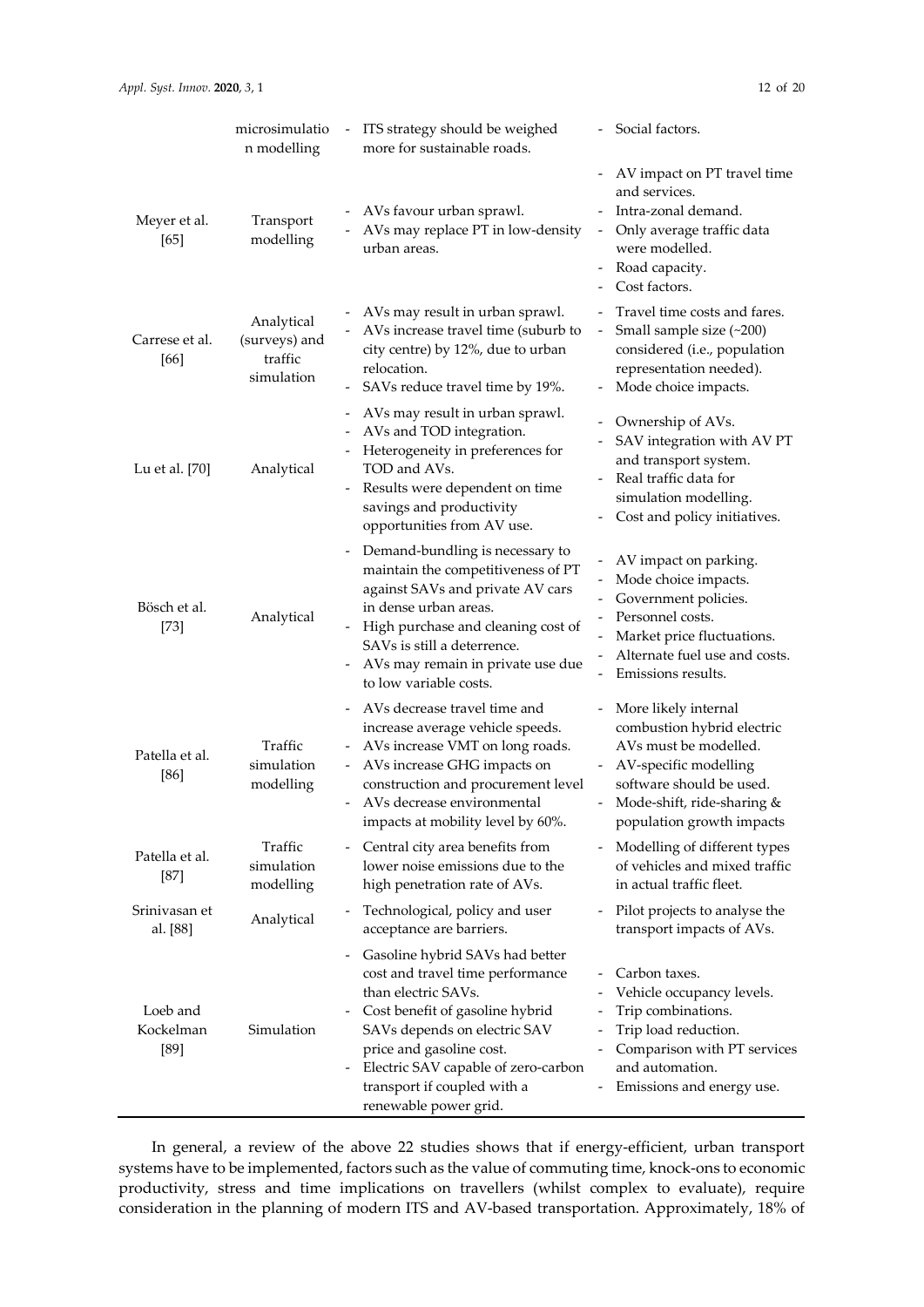the studies focused on ITS, while more than 82% of studies focused on AV application. Current transport literature has largely analysed AV technology for ride-sharing (32% studies), public transportation (28% studies) and personal/on-demand transport (9% studies). The benefits of ITS and AV technology in transportation systems were mainly identified in terms of travel time and congestion (46%), emissions and energy use (36%), cost factors (28%) and road capacity (9%). The major concerns and barriers were stakeholder acceptance (23% studies), and policy and technological shortcomings (18%). The limitations of existing studies that can be investigated in future research are discussed in the next section (Section 5).

#### *4.1. Public Acceptance*

Manufacturers like Google currently plan to release AVs by the year 2020 [13], which may result in the safer and more efficient use of roadways. The goal of mobility innovation and automation is to transform the travel choices of people, and as such, its implications on urban PT. Automation carries many social prospects in addition to the legal precepts of licensing and security. Future travellers may have the choice of using smartphones, consuming meals and engaging in recreational activities during their private or shared transit. Even though Google has logged over 1.1 million kilometres [90] through AVs on public roads in California, high costs limit the spread of autonomous cars on the consumer market [38,91], a challenge that may best be addressed through autonomous PT if the perception of the public is duly considered, and initiatives to promote a general understanding of autonomous PT (e.g., buses)-mainly safety features are conveyed to the users. Adoption of closely travelling autonomous buses on dedicated lanes may increase the capacity of lanes [92], which may in return mean fuel savings, as less brake-accelerate manoeuvre will be needed. Preliminary data from the CityMobil2 automated bus project has revealed that there is currently a positive attitude from the general public, as Figure 5 [28] illustrates.



**Figure 5.** Public responses on mode choices: conventional vs. autonomous buses under the same route parameters

#### *4.2. Policy and Technological Shortcomings*

Routine infrastructure planning set aside, it is often expected of the government agencies to provide a platform, encourage discussion and dialogue between stakeholders, and commission research projects promoting equity, safety and technological integration and development policies as the machine-brawn artificial intelligence revolution engulfs transportation industry. Algorithms able to crunch big data and slicker transportation promised by autonomous vehicles opens a new window, yet due to the substantial uncertainties associated with their long-term deployment impacts, partial information makes policies difficult to draft. Srinivasan et al. [88], through a metropolitan case study from the Netherlands, found that despite the uncertainties associated with AV implementation, there is a need for encouraging systematic, approach-based pilot projects to study the long-term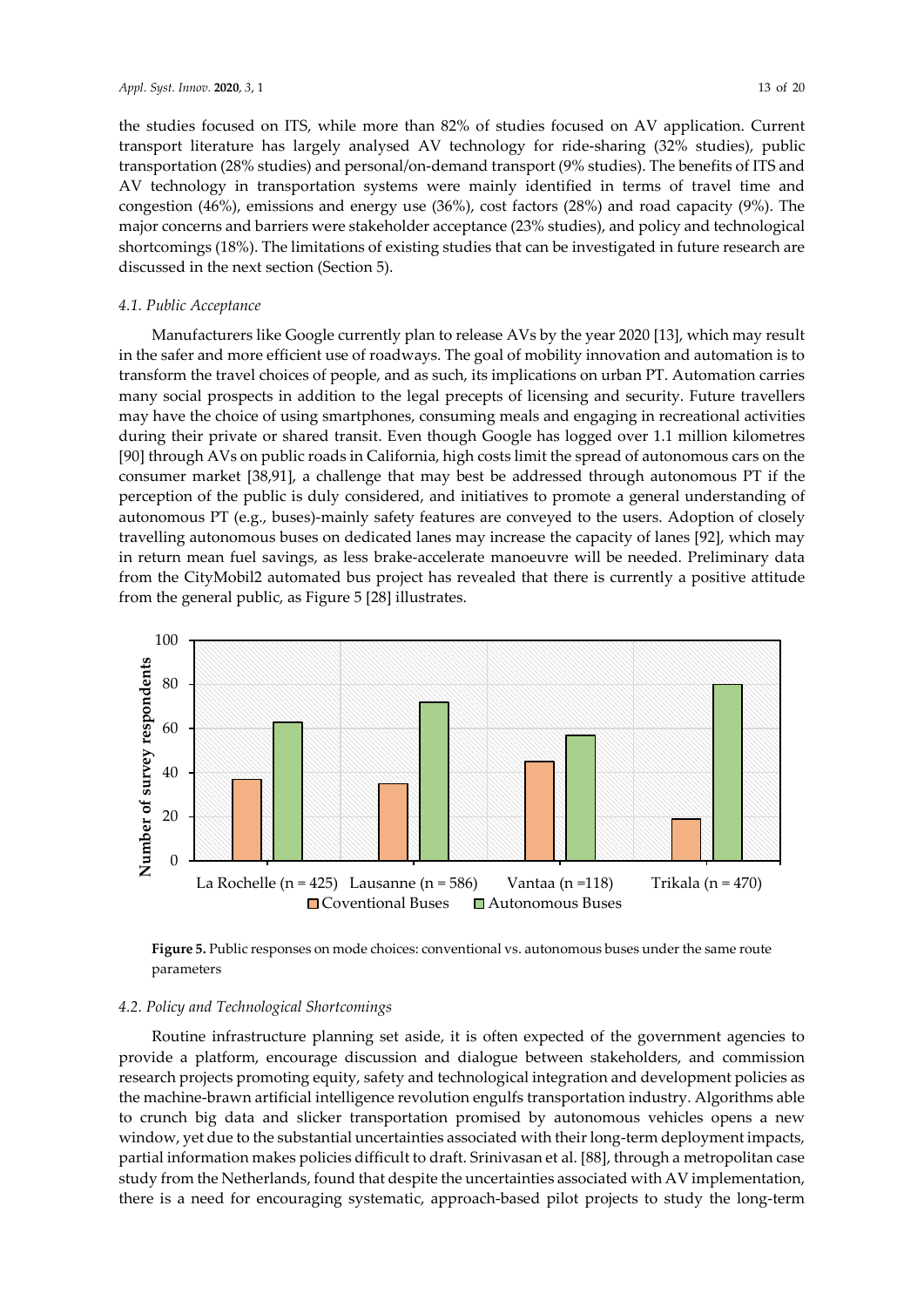impacts. Researchers such as Liu et al. [1] asserted the need for developing a consensus on the transformation of the traditional transport systems through the emergence of vehicle automation technologies. Future research on the autonomous vehicle, and particularly autonomous PT as a mobility solution, should address how these alternate vehicle technologies can be adopted to reduce overburden on personalised vehicle transit and achieve city-wide sustainability goals of municipal authorities in congested and heavy traffic density cities around the world.

#### **5. Future Research Directions**

Although, information sharing initiatives such as Sustainability Mobility and Accessibility Research and Transformation (SMART) [93], have been aimed at carefully analysing the trade-offs between investment decisions, sustainability and innovative urban mobility. This is primarily because infrastructure investments are high budgeted and may become locked-in once the decisions have been made, and cities may be stuck with irreversible bad decisions, which predicament platforms such as SMART aim to avoid. Other programmes such as the global mobility start-up database Mobi [1] and smartphone app-powered commercial door-to-door shuttle service of Transdev also aim to provide an alternate and multi-modal solution to the urban transportation problem. Nevertheless, at present most government agencies around the world have yet to catch up to the technology of automated transit. For example, as Liu et al. [1] report, the vagueness in the Federal Transit Administration and ITS Joint Program Office-led, on-demand mobility programme's description of newer multi-modal mobility concepts and the absence of autonomous mobility from the U.S. Department of Transport strategic plan [94]. Due to the decreasing reliance of millennial travellers on single-occupancy vehicles and the divergence of trip load towards PT, researchers such as Liu et al. [1], Alessandrini et al. [27], Lesh [95] and Polzin [96] have commented that transportation agencies should also focus on long-term autonomous transit, SAVs, connected AVs and exclusive rights-of-way for AVs. Moreover, building upon the success of projects like the Morgan Town People mover [97], ideas like automated rapid bus transit, an automated vehicle serving > 15 travellers on dedicated lanes [5,98], may become the new mode choice for mass transit.

Although at present the procurement and purchase costs of private and public AVs may be a concern [31] for practical implications, the research covered in Table 1 above shows that these high initial costs may be offset by life-cycle ownership costs, specifically fuel cost savings. Environmental impacts notwithstanding, the travel time and ride comfort factors may be the primary drivers of AV adoption for public transport and ride-sharing transit systems, and as such, should be focused in future research. It is also uncertain how the mode choice of travellers shall be affected by the introduction of ITS and AV-based transportation systems. Similarly, the detailed impact of AV–PT, private AV cars and SAVs on the daily operation of traffic fleet as well as life-cycle implications need to be empirically calculated. Scenario analyses of various AV adoption rates, AV adoption methods and fuel sources should be performed with the simultaneous engagement of stakeholders (government, users and private sectors). Additionally, the following research directions are critical for the real-world application of artificially intelligent and sustainable transport systems in line with the literature studies covered in Table 1.

- SAV prioritization, vehicle occupancy and sharing technique (dynamic vs. serial ride-sharing).
- Mode-shift and mode choices.
- Variation of traffic density due to AV use in traffic fleet.
- Renewable electric power grid and alternate fuel sources.
- Long-term traffic and population growth.
- Use of actual traffic count data and growth models for simulations and empirical calculations.
- High-resolution (per vehicle level) calculation of cost, energy use and pollutant emissions.
- The penetration rate of vehicles following new emission regulations (e.g., distribution percentages of Euro 1–6 emission standards).
- System-wide analysis and modelling of the transportation network.
- Dynamic vehicle simulation and dynamic choice-modelling.
- Urbanism, urban relocation and zonal developments (TODs) integration with AVs and ITS.
- Impacts of AV traffic on the construction, maintenance and operation of road infrastructures.
- Impact of market fluctuations in AV prices, fuel prices and government taxes on AV adoption.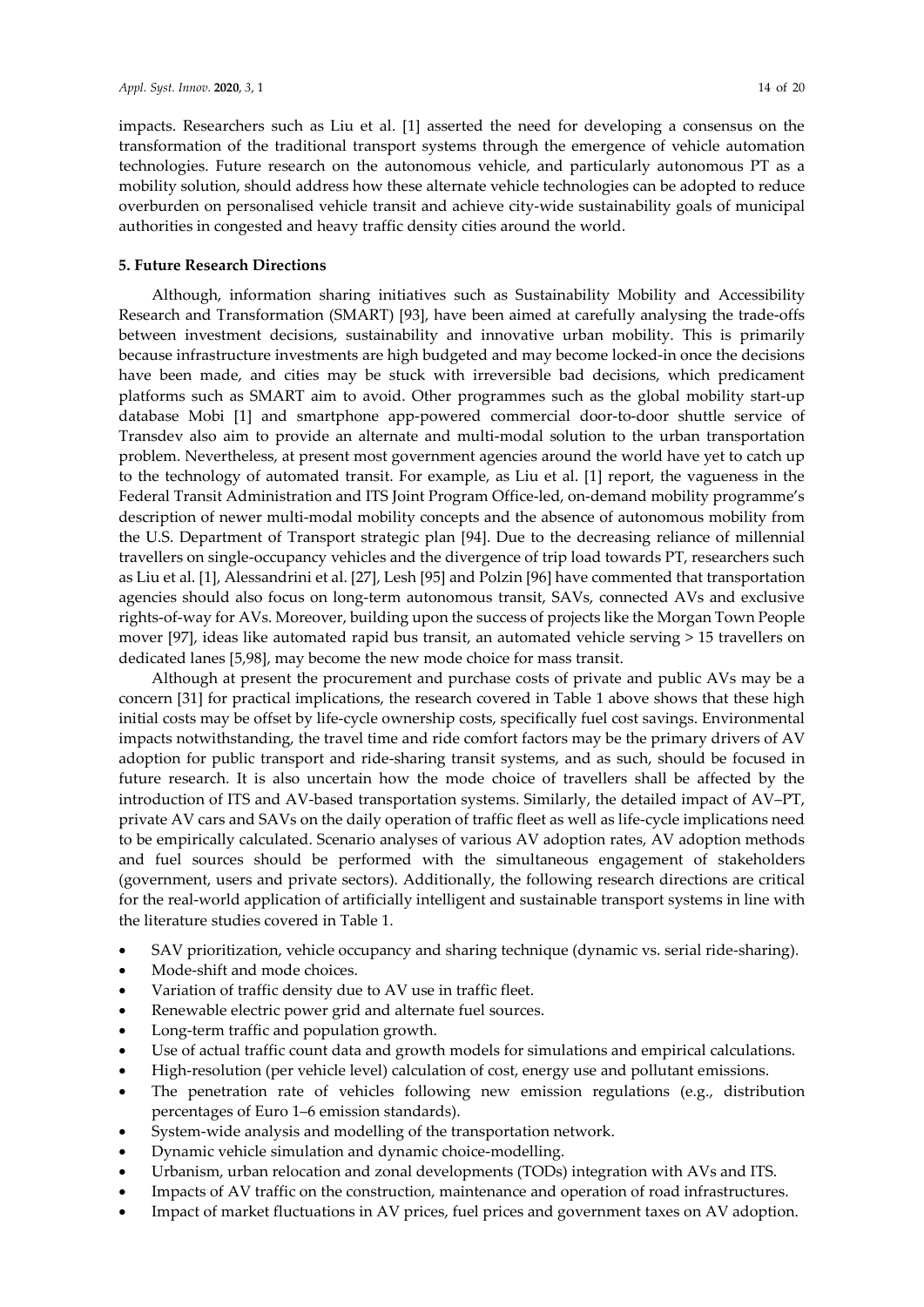- Diversion of trip load towards AV-based public transport.
- Increasing the engagement level of public and government agencies in the decision-making process of transport systems to explore the benefits of automation and artificial intelligence.

Benefits of autonomous vehicles may result in a greater contribution to the life-cycle sustainability of transportation infrastructures. As stated by Hameed and Hancock [99], unused parking spaces and sustainable transportation initiatives may reduce the GHG emissions and energy consumption needs of urban mobility. Researchers [100,101] have highlighted that the sustainability triple-bottom-line approach should be the primary concern of decision-makers. Even with the uncertainties associated with the deployment and operation of autonomous public transport, it might be apt for the decision- and policy-makers to consider AVs as part of the sustainability investigations of urban public transportation solutions.

#### **6. Conclusion**

The goal of a future smart city is to have mass and goods mobility primarily supported by an entirely autonomous vehicle system. The goal behind this paper was to critically analyse the state-ofthe-art of the research on AVs and ITS transport systems, specifically focused on establishing the research methodologies, main findings and limitations that can be researched in future works. A total of 22 primary and 79 supplementary researches on the topic were reviewed from peer-reviewed transport literature. The results show that it is expected that in the next thirty years or so, autonomous vehicles may become a reality on public roads. Research has shown that the benefits of AVs and ITS in terms of insurance, congestion and parking costs are in the range of \$2960–\$3900 per year per vehicle. The research on private autonomous cars concluded with a positive outlook on the SAV mobility if electric/hybrid electric autonomous cars were to be the driving force behind the system.

The situation of future transport systems is further complicated by the social, environmental, political, and more so, budgetary, constraints of transportation agencies, making sustainability the primary concern. Results of this review paper showed that automated urban mass transit may also be a promising alternative to personalised travel, where users can either subscribe or operate on a pay-as-you-go basis without the need for a driver or attendant for the service operation. The expected benefits of AV–PT are the reduction of land-use, cessation of traffic congestion, low user costs, fewer time delays and environmental burdens, mobility solutions to elderly and disabled people in the form of efficient and safe transport. The integration of shared mobility solutions with automated gateways and autonomous PT systems has also been investigated in the literature to certain degrees. Traffic simulation, analytical reviews and stated-preference surveys and limited filed data have been used to perform scenario analysis of various AV-based PT and ITS strategies in the existing transport literature. However, the review also found that the majority of literature lacked in concise integration of stakeholder engagement, real-world traffic data, cost and emission models and detailed traffic simulation modelling for life-cycle implications of ITS and AV transport.

Results also show that barriers regarding the technical, technological and policy-making exist for the practical, large-scale implementation of automated transit. Fragmentation of the government agencies involved, the distance between the research and stakeholder spectrums and divided public opinion further complicates the situation. The sustainability triple-bottom-line approach may be used for determining the long-term impacts of autonomous transit. As such, this study, which acts as a platform for describing the current state and need for a life-cycle analysis method for evaluating the application of autonomous rapid PT, identifies that there may be a potential for autonomous bus rapid transit (BRT) services to increase the productivity, energy and fuel savings capacity, as well as safety, of the urban transportation systems.

**Author Contributions:** Conceptualisation, methodology, formal analysis, and writing – original draft, Umair Hasan; supervision, writing – review and editing, and validation, Andrew Whyte; review and editing, Hamad Al Jassmi. All authors reviewed the results and approved the final version of the manuscript. All authors have read and agreed to the published version of the manuscript.

**Funding:** This research project is supported by an Australian Government Research Training Program (RTP) scholarship.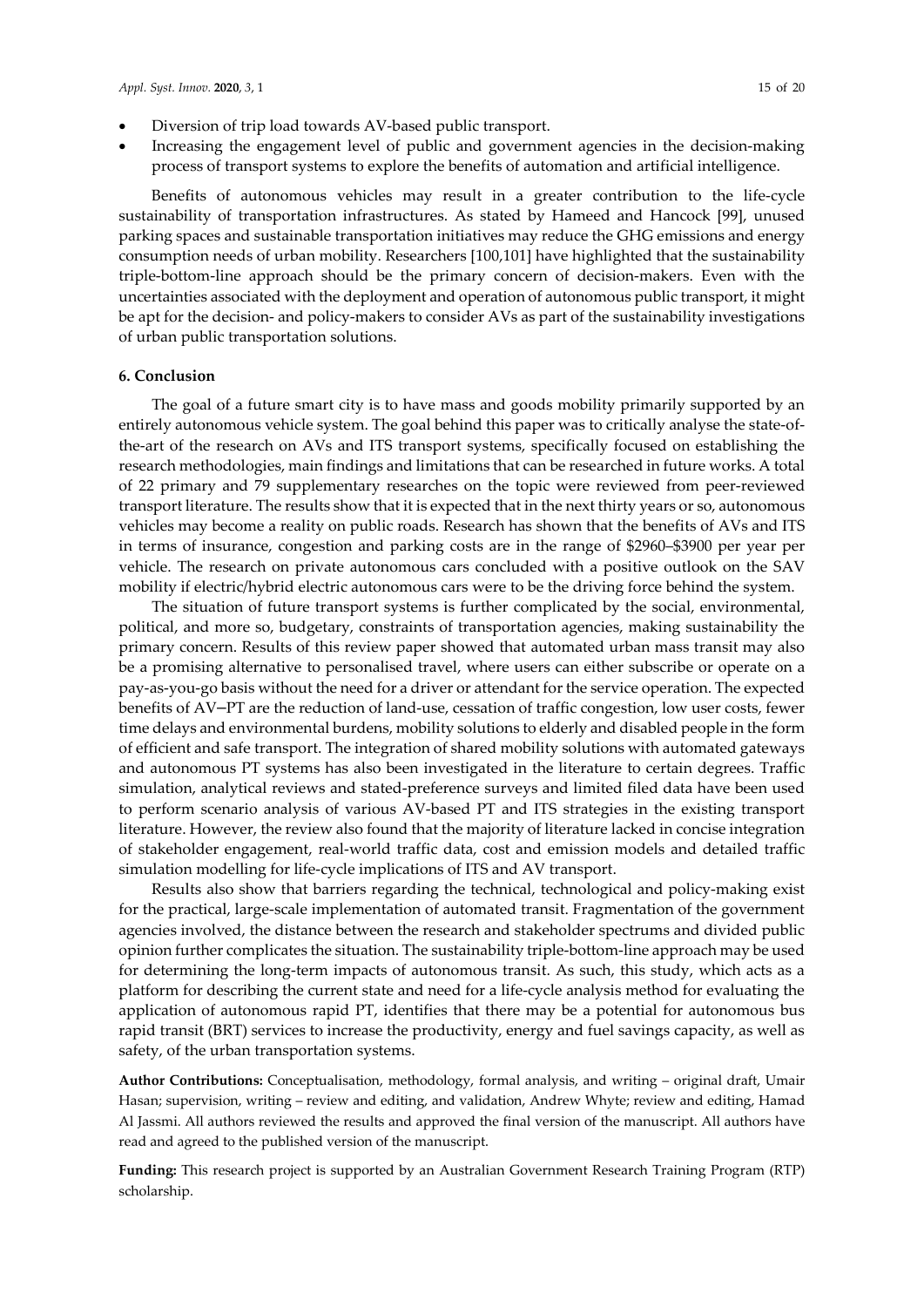**Conflicts of Interest:** The authors declare no conflict of interest.

### **References**

- 1. Liu, R.R.; Fagnant, D.J.; Zhang, W.-B. Beyond single occupancy vehicles: Automated transit and shared mobility. In *Road Vehicle Automation 3*, 1st ed.; Meyer, G., Beiker, S., Eds.; Springer International Publishing: Cham, Switzerland, 2016; pp. 259–275.
- 2. Santos, A.; McGuckin, N.; Nakamoto, H.Y.; Gray, D.; Liss, S. *Summary of Travel Trends: 2009 National Household Travel Survey*; Department of Transportation: Washington, DC, USA, 2011; p. 82.
- 3. National Highway Traffic Safety Administration. *Preliminary Statement of Policy Concerning Automated Vehicles*; National Highway Traffic Safety Administration (NHTSA): Washington, DC, USA, 2013.
- 4. IHS Automotive. Emerging Technologies: Autonomous Cars—Not if, but When; IHS Automotive: London, UK, 2014.
- 5. Liu, R.R. *Automated Transit: Planning, Operation, and Applications*; John Wiley & Sons: Hoboken, NJ, USA, 2016; p. 224.
- 6. Liu, R.R. Spectrum of automated guideway transit (AGT) technology and its applications. In *Handbook of Transportation Engineering, Volume II: Applications and Technologies*, 2nd ed.; Kutz, M., Ed.; McGraw-Hill Education: New York, NY, USA, 2011.
- 7. Massey, R. Volvo Develops the 'No Death' Car: Vehicles Which Drive Themselves and are Totally Crashproof Could be on British Roads in Eight Years. In *Daily Mail*; DMG Media: London, UK, 2012.
- 8. Nissan Motor Company. *Nissan Announces Unprecedented Autonomous Drive Benchmarks*; Nissan Motor Co. Ltd.: Irvine, CA, USA, 2013.
- 9. Sergey Brin hopes people will be driving Google robot cars in "several years". Available online: http://www.siliconbeat.com/2012/09/25/sergey-brin-hopes-people-will-be-driving-google-robot-cars-inseveral-years (access on 18 December 2019).
- 10. Wang, F.-Y. Driving into the future with ITS*. IEEE Intell. Syst.* **2006**, *21*, 94–95.
- 11. Fagnant, D.J.; Kockelman, K. Preparing a nation for autonomous vehicles: Opportunities, barriers and policy recommendations*. Transp. Res. Part A: Policy Pract.* **2015**, *77*, 167–181, doi:10.1016/j.tra.2015.04.003.
- 12. Leonard, J.; How, J.; Teller, S.; Berger, M.; Campbell, S.; Fiore, G.; Fletcher, L.; Frazzoli, E.; Huang, A.; Karaman, S.; et al. A perception-driven autonomous urban vehicle*. J. Field Robot.* **2008**, *25*, 727–774.
- 13. Greenblatt, J.B.; Shaheen, S. Automated Vehicles, On-Demand Mobility, and Environmental Impacts*. Curr. Sustain. Renew. Energy Rep.* **2015**, *2*, 74–81, doi:10.1007/s40518-015-0038-5.
- 14. Fagnant, D.J.; Kockelman, K.M. The travel and environmental implications of shared autonomous vehicles, using agent-based model scenarios*. Transp. Res. Part C Emerg. Technol.* **2014**, *40*, 1–13, doi:10.1016/j.trc.2013.12.001.
- 15. Tang, S.; Wang, F.-Y.; Miao, Q. ITSC 05: Current issues and research trends*. IEEE Intell. Syst.* **2006**, *21*, 96– 102.
- 16. Kuwata, Y.; Teo, J.; Fiore, G.; Karaman, S.; Frazzoli, E.; How, J.P. Real-time motion planning with applications to autonomous urban driving*. IEEE Trans. Control Syst. Technol.* **2009**, *17*, 1105–1118.
- 17. Hasan, U.; Whyte, A.; Al Jassmi, H. Framework for Delivering an AV-based Mass Mobility Solution: Integrating Government-Consumer Actors and Life-cycle Analysis of Transportation Systems. In Proceedings of the 46th European Transport Conference, Dublin, Ireland, 10–12 October 2018.
- 18. Shaheen, S.; Cohen, A. North American carsharing market trends*.* In *Innovative Mobility Carsharing Outlook: Carsharing Market Overview, Analysis, and Trends*; University of Berkeley: Berkeley, CA, USA, 2013; Volume 2, pp. 1–6.
- 19. Shaheen, S.; Cohen, A. Worldwide carsharing growth continues*.* In *Innovative Mobility Carsharing Outlook: Carsharing Market Overview, Analysis, and Trends*; University of Berkeley: Berkeley, CA, USA, 2016; pp. 1–6.
- 20. Kornhauser, A. *Uncongested Mobility for All: New Jersey's Area-Wide aTaxi System. Princeton University*; Operations Research and Financial Engineering: Princeton, NJ, USA, 2013; p. 62.
- 21. Ford, H.J. *Shared Autonomous Taxis: Implementing an Efficient Alternative to Automobile Dependency*; Princeton University: Princeton, NJ, USA, 2012; p. 104.
- 22. Rigole, P.-J. Study of a Shared Autonomous Vehicles Based Mobility Solution in Stockholm. Master's Thesis, Royal Institute of Technology (KTH), Stockholm, Sweden, 2014; p. 41.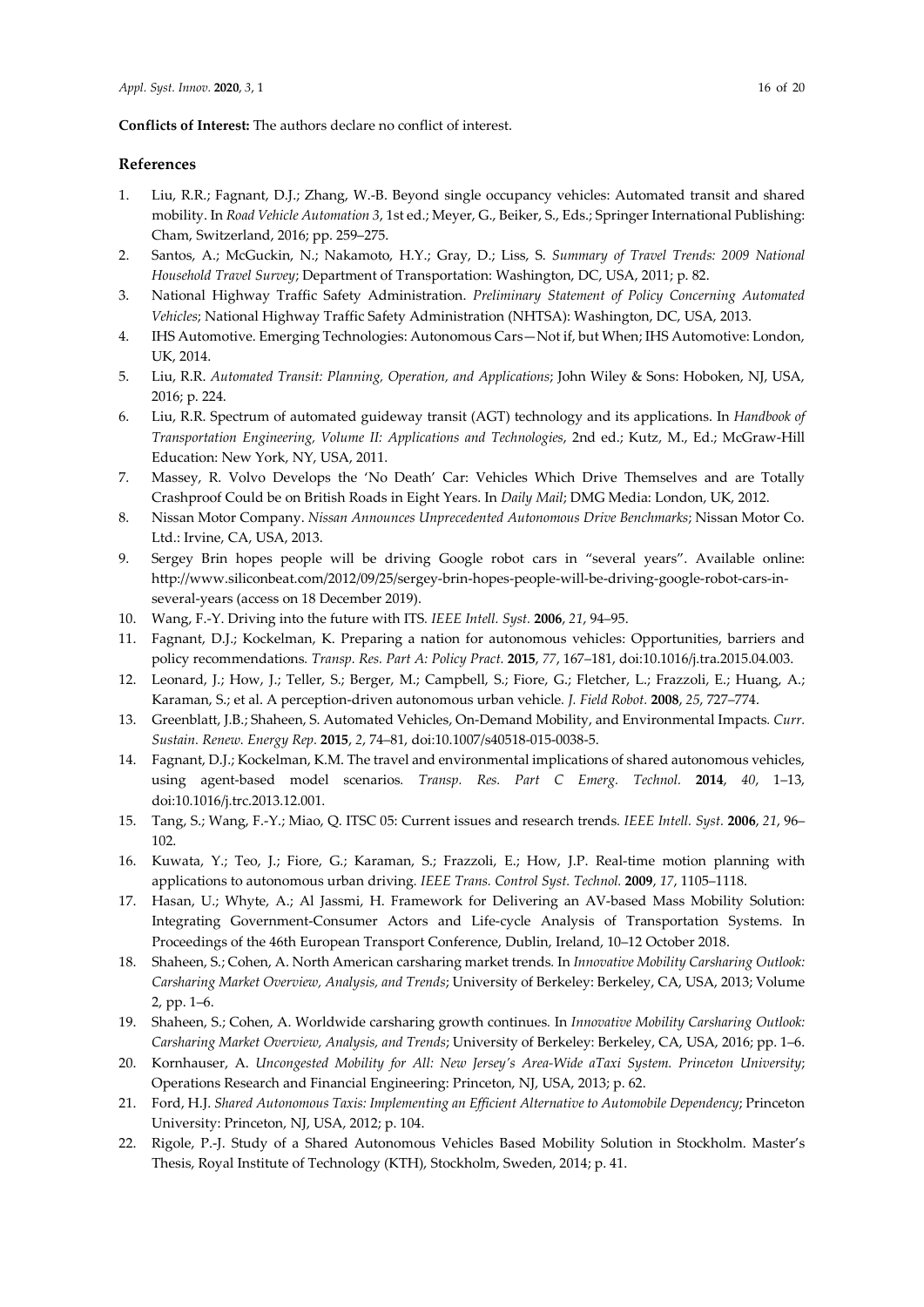- 23. Holmes, J. Zipcar—The Promise of Automated Vehicles. In Proceedings of the 4th Automated Vehicle Symposium, Albany, NY, USA, 2 December 2015; Association for Unmanned Vehicle Systems International: Ann Arbor, MI, USA, 2015.
- 24. Fagnant, D.J.; Kockelman, K.M. Dynamic ride-sharing and optimal fleet sizing for a system of shared autonomous vehicles. In Transportation Research Board 94th Annual Meeting, Washington, DC, USA, 11– 15 January 2015.
- 25. Schrank, D.; Eisele, B.; Lomax, T. *TTI's 2012 Urban Mobility Report*; Texas A&M Transportation Institute: Bryan, TX, USA, 2012.
- 26. Shladover, S.; Su, D.; Lu, X.-Y. Impacts of cooperative adaptive cruise control on freeway traffic flow*. Transp. Res. Rec. J. Transp. Res. Board* **2012**, *2324*, 63–70, doi:10.3141/2324-08.
- 27. Alessandrini, A.; Campagna, A.; Delle Site, P.; Filippi, F.; Persia, L. Automated vehicles and the rethinking of mobility and cities*. Transp. Res. Procedia* **2015**, *5*, 145–160.
- 28. Alessandrini, A.; Mercier-Handisyde, P. CityMobil 2 experience and recommendations. *Retrieved Febr.*  **2016**, *22*, 2017.
- 29. Dadashzadeh, N.; Ergun, M. Spatial bus priority schemes, implementation challenges and needs: An overview and directions for future studies*. Public Transp.* **2018**, *10*, 545–570.
- 30. Nguyen, T.; Xie, M.; Liu, X.; Arunachalam, N.; Rau, A.; Lechner, B.; Busch, F. Platooning of Autonomous Public Transport Vehicles: The Influence of Ride Comfort on Travel Delay*. Sustainability* **2019**, *11*, 5237.
- 31. López-Lambas, M.E.; Alonso, A. The Driverless Bus: An Analysis of Public Perceptions and Acceptability*. Sustainability* **2019**, *11*, 4986.
- 32. Wang, F.-Y.; Zeng, D.; Yang, L. Smart cars on smart roads: An IEEE intelligent transportation systems society update*. IEEE Pervasive Comput.* **2006**, *5*, 68–69.
- 33. Hasan, U.; Chegenizadeh, A.; Nikraz, H. Nanotechnology future and present in construction industry: Applications in geotechnical engineering. In *Advanced Research on Nanotechnology for Civil Engineering Applications*; IGI Global: Hershey, PA, USA, 2016; pp. 141–179.
- 34. Simon, H.A. *The Sciences of the Artificial*, 3rd ed.; MIT Press: Cambridge, MA, USA, 1996; p. 248.
- 35. Wang, F.-Y. Agent-based control for networked traffic management systems*. IEEE Intell. Syst.* **2005**, *20*, 92– 96.
- 36. Builder, C.H.; Bankes, S.C. Artificial Societies: A Concept for Basic Research on the Societal Impacts of Information Technology; RAND Corporation: Santa Monica, CA, USA, 1991; p. 26.
- 37. Wang, F.-Y.; Tang, S. Artificial societies for integrated and sustainable development of metropolitan systems*. IEEE Intell. Syst.* **2004**, *19*, 82–87.
- 38. KPMG; Center for Automotive Research. *Self-Driving Cars: The Next Revolution*; KPMG and CAR: Ann Arbor, MI, USA, 2012; p. 36.
- 39. Dey, K.C.; Rayamajhi, A.; Chowdhury, M.; Bhavsar, P.; Martin, J. Vehicle-to-vehicle (V2V) and vehicle-toinfrastructure (V2I) communication in a heterogeneous wireless network—Performance evaluation*. Transp. Res. Part C: Emerg. Technol.* **2016**, *68*, 168–184, doi:10.1016/j.trc.2016.03.008.
- 40. Ndashimye, E.; Ray, S.K.; Sarkar, N.I.; Gutiérrez, J.A. Vehicle-to-infrastructure communication over multitier heterogeneous networks: A survey*. Comput. Netw.* **2017**, *112*, 144–166, doi:10.1016/j.comnet.2016.11.008.
- 41. Huang, Y.; Bird, R.; Bell, M. A comparative study of the emissions by road maintenance works and the disrupted traffic using life cycle assessment and micro-simulation*. Transp. Res. Part D: Transp. Environ.*  **2009**, *14*, 197–204.
- 42. Zhou, Y.; Tupper, L.; Chowdhury, M.; Klotz, L. Green credits versus environmentally sustainable traffic operations: Comparison of contributions to energy and emissions reductions*. Transp. Res. Rec. J. Transp. Res. Board* **2010**, *2163*, 103–111.
- 43. Rister, B.; Graves, C. The Cost of Construction Delays and Traffic Control for Life-Cycle Cost Analysis of Pavements; Kentucky Transportation Center: Lexington, KY, USA, 2002; p. 46.
- 44. Gupta, S.; Kalmanje, S.; Kockelman, K.M. Road pricing simulations: Traffic, land use and welfare impacts for Austin, Texas*. Transp. Plan. Technol.* **2006**, *29*, 1–23.
- 45. Litman, T. *Online Transportation Demand Management Encyclopaedia*; Victoria Transportation Policy Institute: Victoria, Canada, 2013.
- 46. van Arem, B.; Abbas, M.M.; Li, X.; Head, L.; Zhou, X.; Chen, D.; Bertini, R.; Mattingly, S.P.; Wang, H.; Orosz, G. Integrated traffic flow models and analysis for automated vehicles. In *Road Vehicle Automation 3*, 1st ed.; Meyer, G., Beiker, S., Eds.; Springer International Publishing: Cham, Switzerland, 2016; pp. 249–258.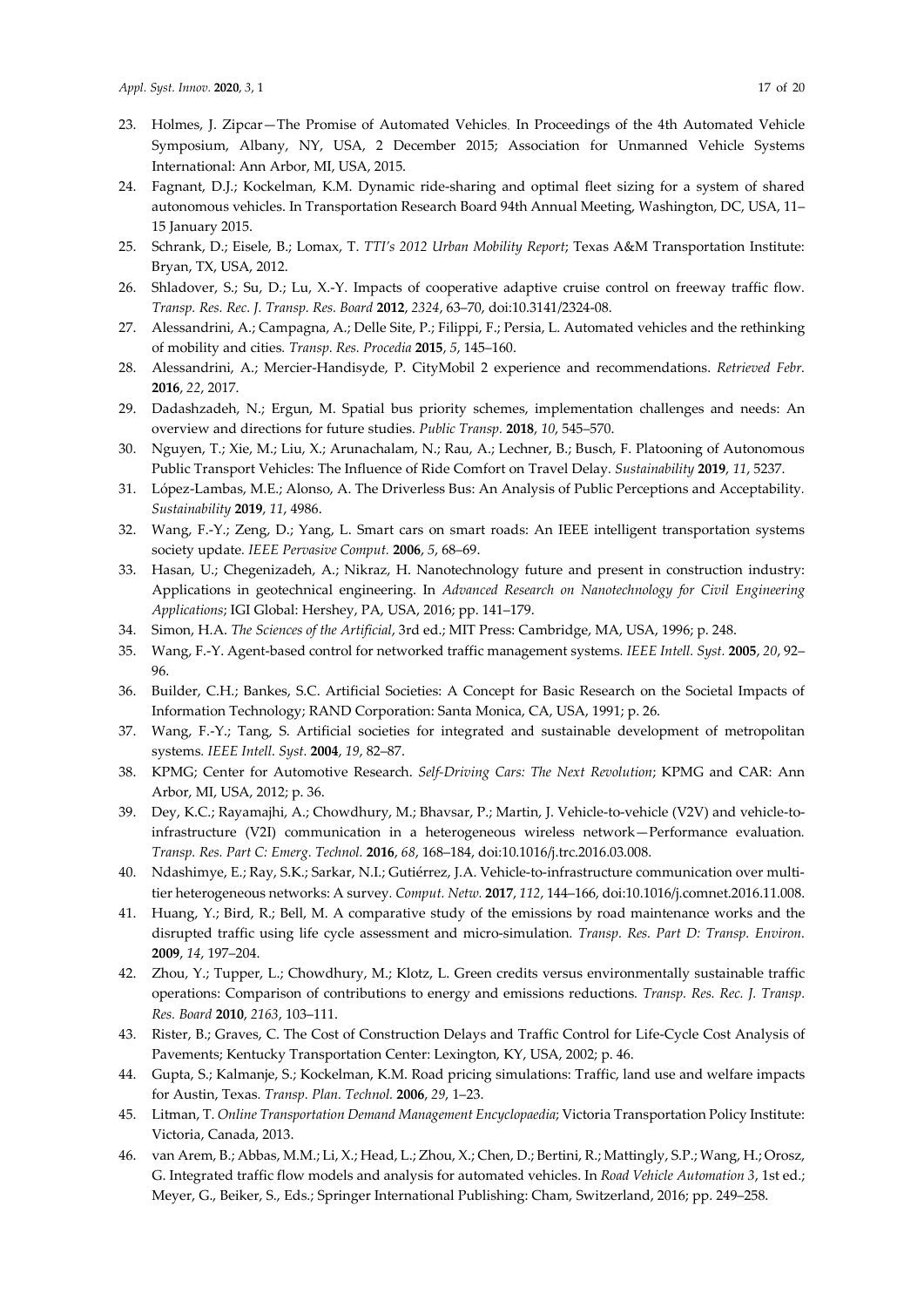- 47. Atiyeh, C. Predicting Traffic Patterns, One Honda at a Time; *MSN Auto*, 25 June 2012.
- 48. Dadashzadeh, N.; Ergun, M. An Integrated Variable Speed Limit and ALINEA Ramp Metering Model in the Presence of High Bus Volume*. Sustainability* **2019**, *11*, 6326.
- 49. Cambridge Systematics. *Crashes* vs. *Congestion: What's the Cost to Society?*; American Automobile Association: Washington, DC, USA, 2011; p. 58.
- 50. Farhadi, A.; Endres, I.; Hoiem, D.; Forsyth, D. Describing objects by their attributes. In Proceedings of the IEEE Conference on Computer Vision and Pattern Recognition, (CVPR 2009), Miami, FL, USA, 20–25 June 2009; IEEE: Piscataway, NJ, USA, 2009.
- 51. Campbell, M.; Egerstedt, M.; How, J.P.; Murray, R.M. Autonomous driving in urban environments: Approaches, lessons and challenges*. Philos. Trans. R. Soc. Lond. A: Math. Phys. Eng. Sci.* **2010**, *368*, 4649–4672.
- 52. Zarkeshev, A.; Csiszár, C. Are People Ready to Entrust Their Safety to an Autonomous Ambulance as an Alternative and More Sustainable Transportation Mode? *Sustainability* **2019**, *11*, 5595.
- 53. Tupper, L.L.; Chowdhury, M.A.; Klotz, L.; Fries, R.N. Measuring sustainability: How traffic incident management through intelligent transportation systems has greater energy and environmental benefits than common construction-phase strategies for "green" roadways*. Int. J. Sustain. Transp.* **2012**, *6*, 282–297.
- 54. Hasan, U. Experimental Study on Bentonite Stabilisation Using Construction Waste and Slag. Ph.D. Thesis, Department of Civil Engineering, Curtin University, Perth, Australia, 2015; p. 181.
- 55. Hasan, U.; Chegenizadeh, A.; Budihardjo, M.A.; Nikraz, H. Experimental Evaluation of Construction Waste and Ground Granulated Blast Furnace Slag as Alternative Soil Stabilisers*. Geotech. Geol. Eng.* **2016**, *34*, 1707– 1722, doi:10.1007/s10706-016-9983-z.
- 56. Hasan, U.; Chegenizadeh, A.; Budihardjo, M.; Nikraz, H. A review of the stabilisation techniques on expansive soils*. Aust. J. Basic Appl. Sci.* **2015**, *9*, 541–548.
- 57. Hasan, U.; Chegenizadeh, A.; Budihardjo, M.A.; Nikraz, H. Shear Strength Evaluation of Bentonite Stabilised With Recycled Materials*. J. Geoengin.* **2016**, *11*, 59–73.
- 58. Schrank, D.; Lomax, T. *The 2004 Urban Mobility Report*; Texas Transportation Institute: College Station, TX, USA, 2004; p. 26.
- 59. Fries, R.; Chowdhury, M.; Ma, Y. Accelerated incident detection and verification: A benefit to cost analysis of traffic cameras*. J. Intell. Transp. Syst.* **2007**, *11*, 191–203.
- 60. Carnegie Mellon University. *EIO-LCA: Free, Fast, Easy Life Cycle Assessment*; Carnegie Mellon University: Pittsburgh, PA, USA, 2011.
- 61. Vianna, M.M.B.; da Silva Portugal, L.; Balassiano, R. Intelligent transportation systems and parking management: Implementation potential in a Brazilian city*. Cities* **2004**, *21*, 137–148.
- 62. How vehicle automation will cut fuel consumption*.* Available online: https://www.technologyreview.com/s/425850/how-vehicle-automation-will-cut-fuel-consumption (access on 18 December 2019).
- 63. Shoup, D.C. *The High Cost of Free Parking*; Planners Press, American Planning Association: Chicago, IL, USA, 2011; p. 808.
- 64. Litman, T.A. *Parking Management: Strategies, Evaluation and Planning*; Victoria Transport Policy Institute: Victoria, BC, Canada, 2012; p. 31.
- 65. Meyer, J.; Becker, H.; Bösch, P.M.; Axhausen, K.W. Autonomous vehicles: The next jump in accessibilities? *Res. Transp. Econ.* **2017**, *62*, 80–91, doi:10.1016/j.retrec.2017.03.005.
- 66. Carrese, S.; Nigro, M.; Patella, S.M.; Toniolo, E. A preliminary study of the potential impact of autonomous vehicles on residential location in Rome*. Res. Transp. Econ.* **2019**, *75*, 55–61, doi:10.1016/j.retrec.2019.02.005.
- 67. Rode, P.; Floater, G.; Thomopoulos, N.; Docherty, J.; Schwinger, P.; Mahendra, A.; Fang, W. Accessibility in Cities: Transport and Urban Form. In *Disrupting Mobility: Impacts of Sharing Economy and Innovative Transportation on Cities*; Meyer, G., Shaheen, S., Eds.; Springer International Publishing: Cham, Switzerland, 2017; pp. 239–273.
- 68. Buehler, R. Can public transportation compete with automated and connected cars? *J. Public Transp.* **2018**, *21*, 2.
- 69. Hasan, U.; Whyte, A. Al Jassmi, H. Life-Cycle Asset Management in Residential Developments Building on Transport System Critical Attributes via a Data-Mining Algorithm*. Buildings* **2018**, *9*, 1, doi:10.3390/buildings9010001.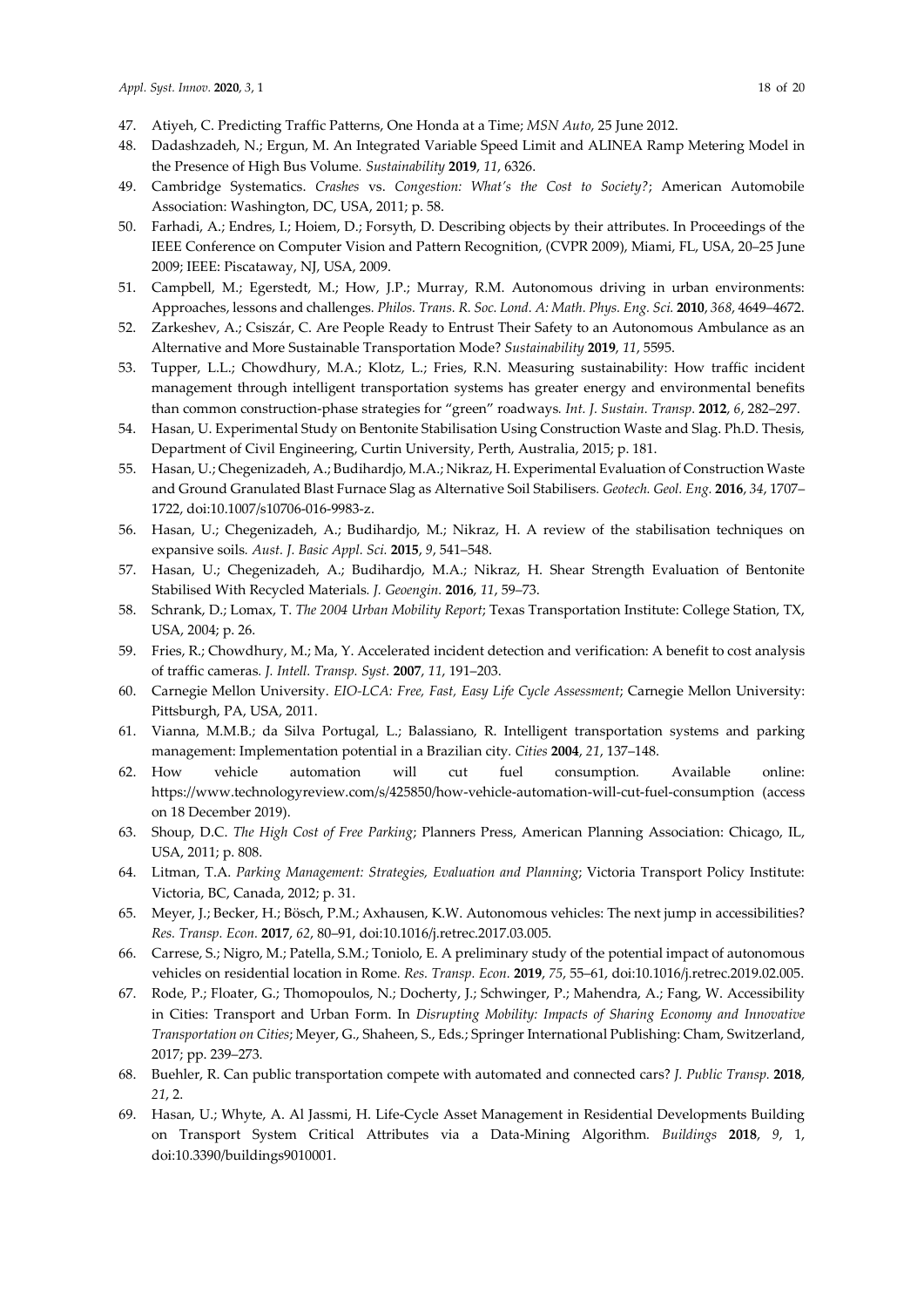- 70. Lu, Z.; Du, R.; Dunham-Jones, E.; Park, H.; Crittenden, J. Data-enabled public preferences inform integration of autonomous vehicles with transit-oriented development in Atlanta*. Cities* **2017**, *63*, 118–127, doi:10.1016/j.cities.2017.01.004.
- 71. Stephens, T.S.; Gonder, J.; Chen, Y.; Lin, Z.; Liu, C.; Gohlke, D. *Estimated Bounds and Important Factors for Fuel Use and Consumer Costs of Connected and Automated Vehicles*; United States Department of Energy: Golden, CO, USA, 2016; p. 48.
- 72. Hazan, J.; Lang, N.; Ulrich, P.; Chua, J.; Doubara, X.; Steffens, T. *Will Autonomous Vehicles Derail Trains?*; The Boston Consulting Group: Seattle, WA, USA, 2016; p. 16.
- 73. Bösch, P.M.; Becker, F.; Becker, H.; Axhausen, K.W. Cost-based analysis of autonomous mobility services*. Transp. Policy* **2018**, *64*, 76–91, doi:10.1016/j.tranpol.2017.09.005.
- 74. Luers, A.L.; Mastrandrea, M.D.; Hayhoe, K.; Frumhoff, P.C. *How to Avoid Dangerous Climate Change: A Target for US Emissions Reductions*; Union of Concerned Scientists: Cambridge, MA, USA, 2007; p. 34.
- 75. Shaheen, S.A.; Lipman, T.E. Reducing greenhouse emissions and fuel consumption: Sustainable approaches for surface transportation*. IATSS Res.* **2007**, *31*, 6–20, doi:10.1016/S0386-1112(14)60179-5.
- 76. Green Highways Partnership. Available online: http://www.greenhighwayspartnership.org/index.php (accessed on 18 December 2019).
- 77. Anderson, J.; Weiland, C.; Muench, S. *Greenroads Manual V. 1.5*; University of Washington: Seattle, WA, USA, 2011.
- 78. Clevenger, C.M.; Ozbek, M.E.; Simpson, S. Review of sustainability rating systems used for infrastructure projects. In Proceedings of the 49th ASC Annual International Conference Proceedings, San Luis Obispo, CA, USA, 10–13 April 2013.
- 79. Hasan, U.; Whyte, A.; Al Jassmi, H. Critical review and methodological issues in integrated life-cycle analysis on road networks*. J. Clean. Prod.* **2019**, *206*, 541–558, doi:10.1016/j.jclepro.2018.09.148.
- 80. Whyte, A. *Life-Cycle Assessment of Built Asset Waste Materials-Sustainable Disposal Options*, 1st ed.; Lambert Academic Publishing (LAP): Saarbrücken, Germany, 2012; p. 201.
- 81. Kawakami, A.; Nitta, H.; Kanou, T.; Kubo, K. *Study on CO2 Emissions of Pavement Recycling Methods*, 2nd ed.; Public Works Research Institute: Tsukuba-shi, Japan, 2010; p. 10.
- 82. Barros, C.B.; Dmytrow, S. Weather-mix asphalt: Warm approach works in California, where climates of all kinds play*. Roads Bridges* **2009**, *47*, 26–28.
- 83. Clyne, T. Warm mix asphalt. In Proceedings of the North Dakota Asphalt Conference, Bismark, ND, USA, 6–7 April 2010.
- 84. Brown, D. Warm mix: The light is green*. Hot Mix Asph. Technol.* **2008**, *13*, 20–32.
- 85. Walker, D. Gaining experience with warm mix asphalt. *Asphalt* **2009**, *24*, 22–28.
- 86. Patella, S.M.; Scrucca, F.; Asdrubali, F.; Carrese, S. Carbon Footprint of autonomous vehicles at the urban mobility system level: A traffic simulation-based approach*. Transp. Res. Part D: Transp. Environ.* **2019**, *74*, 189–200, doi:10.1016/j.trd.2019.08.007.
- 87. Patella, S.M.; Aletta, F.; Mannini, L. Assessing the impact of Autonomous Vehicles on urban noise pollution. *Noise Mapp.* **2019**, *6*, 72.
- 88. Srinivasan, S.; Smith, S.; Milakis, D. Implications of vehicle automation for planning. In *Road Vehicle Automation 3*, 1st ed.; Meyer, G., Beiker, S., Eds.; Springer International Publishing: Cham, Switzerland, 2016; pp. 287–295.
- 89. Loeb, B.; Kockelman, K.M. Fleet performance and cost evaluation of a shared autonomous electric vehicle (SAEV) fleet: A case study for Austin, Texas*. Transp. Res. Part A: Policy Pract.* **2019**, *121*, 374–385, doi:/10.1016/j.tra.2019.01.025.
- 90. Anthony, S. Google's Self-Driving Car Passes 700,000 Accident-Free Miles, Can Now Avoid Cyclists, Stop at Railroad Crossings, Extreme Tech; Lendino, J., Ed.; Ziff Davis Media: New York City, NY, USA, 2014. .
- 91. Economist Technology Quarterly: Q3. Inside Story: Look, no Hands. In *The Economist*; The Economist Group: Chicago, IL, USA, 2012; pp. 17–19.
- 92. Tientrakool, P.; Ho, Y.C.; Maxemchuk, N.F. Highway capacity benefits from using vehicle-to-vehicle communication and sensors for collision avoidance. In Proceedings of the 2011 IEEE Vehicular Technology Conference (VTC Fall), San Francisco, CA, USA, 5–8 September 2011; IEEE: Piscataway, NJ, USA, 2011.
- 93. Zielinski, S. Whole system connectivity: Focus on user. In Proceedings of the 4th Automated Vehicle Symposium, Albany, NY, USA, 2 December 2015; Association for Unmanned Vehicle Systems International: Ann Arbor, MI, USA, 2015.